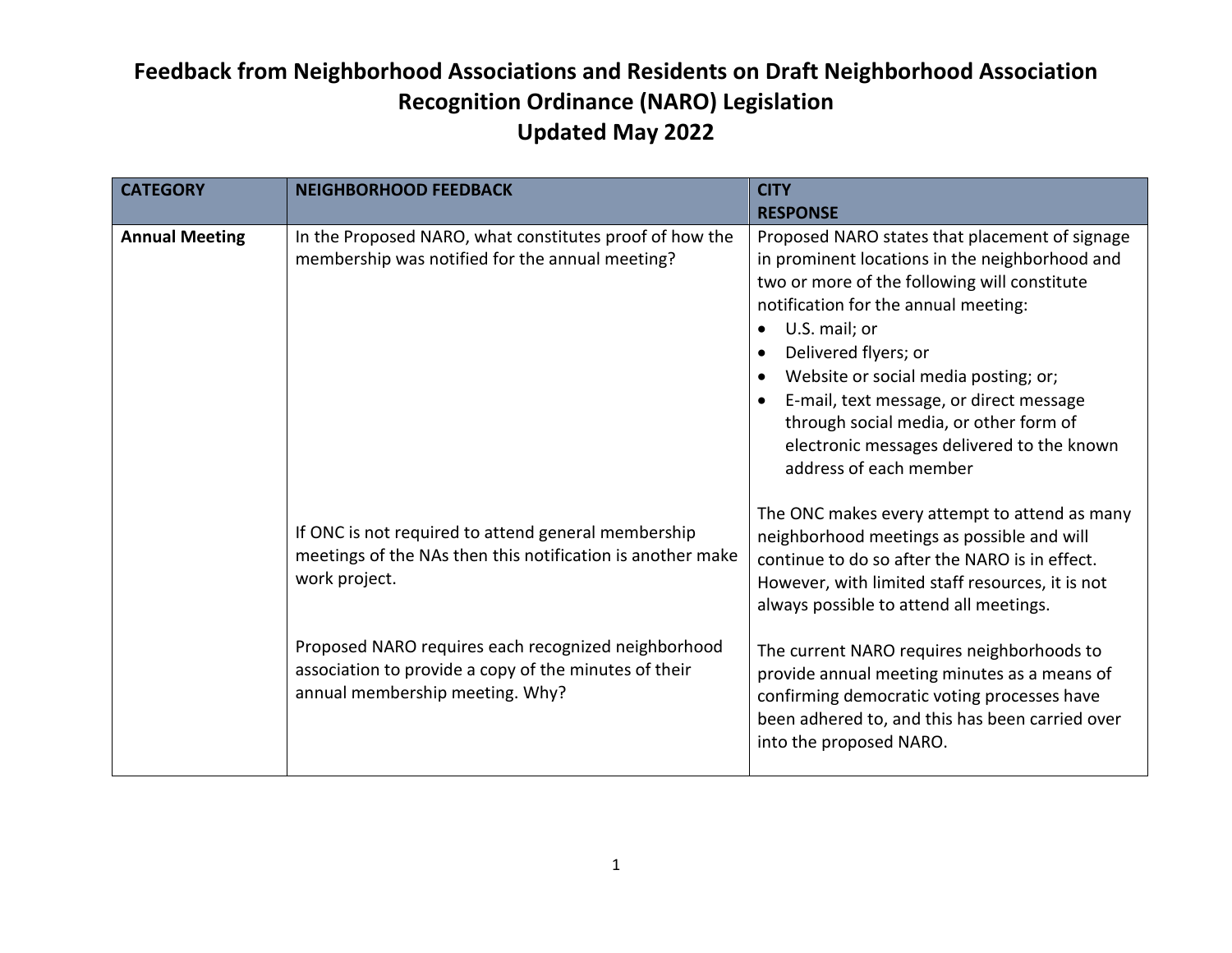| <b>Board Members</b> | Proposed NARO allows for all members to be eligible for<br>board positions, which goes against individual association<br>"Sector VP" process.                                                                                                                                                                                                                                                                                                                                                                  | Proposed NARO does not prohibit topic-specific or<br>specialty positions on neighborhood boards, and<br>does stipulate that all members are eligible to<br>serve on the board of a recognized neighborhood<br>association.                                                                                                                                                                                                                                                                                                                         |
|----------------------|----------------------------------------------------------------------------------------------------------------------------------------------------------------------------------------------------------------------------------------------------------------------------------------------------------------------------------------------------------------------------------------------------------------------------------------------------------------------------------------------------------------|----------------------------------------------------------------------------------------------------------------------------------------------------------------------------------------------------------------------------------------------------------------------------------------------------------------------------------------------------------------------------------------------------------------------------------------------------------------------------------------------------------------------------------------------------|
|                      | Proposed NARO does not require members to participate<br>for a certain time prior to holding an officer position and<br>suggests members must be on the board for one year<br>prior to holding certain offices.                                                                                                                                                                                                                                                                                                | Proposed NARO does not stipulate length of time<br>a member must serve prior to holding officer<br>position. Individual neighborhood associations<br>can clarify this in their bylaws if they so wish.                                                                                                                                                                                                                                                                                                                                             |
| <b>Bylaws</b>        | Proposed NARO provides clear guidelines for what bylaws<br>should require.<br>Proposed NARO appears to require currently recognized<br>NAs to change their bylaws to remain recognized and does<br>not give a timeframe within which recognized<br>neighborhoods must conform to new standards.<br>Bylaw revisions must be approved by NA memberships.<br>What if an NA membership does not approve these<br>changes to bylaws - will that NA be stripped of its<br>recognition? Will the ONC override bylaws? | Feedback noted and reviewed.<br>No recognized neighborhood association already<br>in existence with overlapping boundaries will lose<br>their recognized status under the proposed<br>NARO. All recognized neighborhood associations<br>will be given 18 months to come into full<br>compliance with the proposed NARO, other than<br>recognized neighborhood associations with<br>overlapping boundaries in existence as of October<br>2017 and at the time the proposed NARO goes<br>into effect. The ONC only enforces the NARO, not<br>bylaws. |
|                      | Proposed NARO should require all association board<br>members to stipulate in writing that they have (1) read                                                                                                                                                                                                                                                                                                                                                                                                  | Recognized neighborhood associations can<br>continue to run their associations as they so                                                                                                                                                                                                                                                                                                                                                                                                                                                          |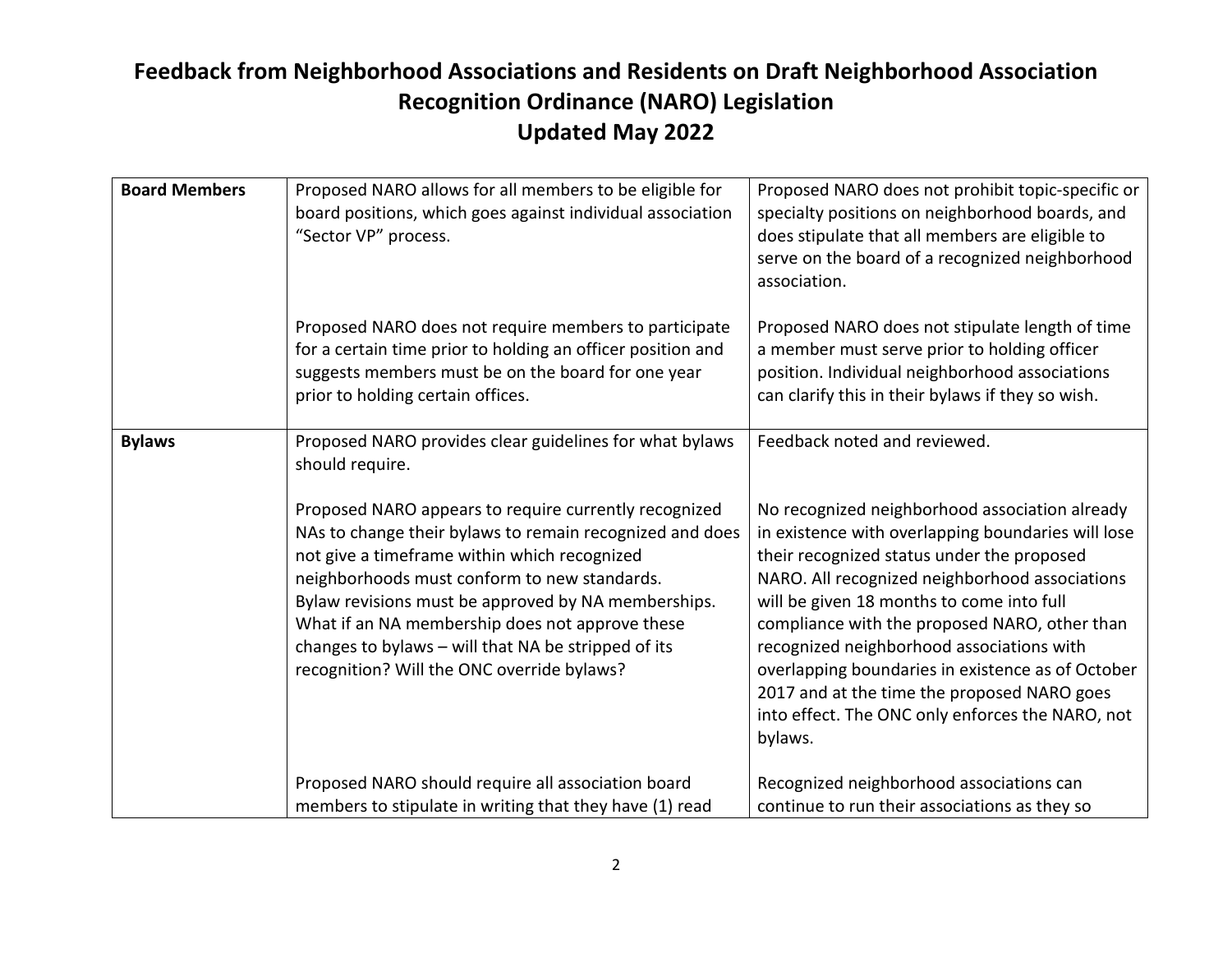|                                                            | and understand NARO, and (2) read and understand their<br>own bylaws.                                                                                                                                                                                                                                                                                                                                                                                                                                                                                                                                                                   | choose. The ONC enforces the NARO only.<br>Neighborhoods enforce their own bylaws and can<br>include requirements for board members to read<br>the NARO and read their bylaws if they so wish.                                                                                                                                                                                                                                              |
|------------------------------------------------------------|-----------------------------------------------------------------------------------------------------------------------------------------------------------------------------------------------------------------------------------------------------------------------------------------------------------------------------------------------------------------------------------------------------------------------------------------------------------------------------------------------------------------------------------------------------------------------------------------------------------------------------------------|---------------------------------------------------------------------------------------------------------------------------------------------------------------------------------------------------------------------------------------------------------------------------------------------------------------------------------------------------------------------------------------------------------------------------------------------|
| <b>Bylaws Revisions</b>                                    | Proposed NARO requires bylaws be revised every five (5)<br>years to reflect changes in election, communication,<br>and/or financial processes. This is burdensome and<br>unnecessary to neighborhood associations, who are<br>voluntary.                                                                                                                                                                                                                                                                                                                                                                                                | Proposed NARO has been revised to clarify that<br>bylaws must be reviewed and revised every ten<br>(10) years or as needed to reflect said changes. If<br>information has not changed, recognized<br>neighborhood associations will not need to<br>update their bylaws.                                                                                                                                                                     |
| <b>Clarification of</b><br>Neighborhood<br><b>Position</b> | Proposed NARO requires neighborhood associations to<br>clarify that its positions are of the association itself and<br>not the position of others not affiliated with the<br>neighborhood association. It is unnecessary and biased to<br>require this information. Other groups are not required to<br>do the same when speaking on issues in public. If these<br>other organizations as listed in this section are permitted<br>through NARO to have access to all of ONC's resources,<br>then they too should be required to comply at a minimum<br>with this section as they are not required to disclose any<br>other information. | This is in the current NARO and the City is not<br>requiring anything new or additional. The<br>recognized neighborhood associations determine<br>how these decisions are made and how their<br>positions are arrived at. This section is intended to<br>be a reporting mechanism for when the<br>neighborhood association is presenting a decision<br>or position to the City. This is a requirement for<br>maintaining recognized status. |
|                                                            | Proposed NARO requires a neighborhood association to<br>clarify how an NA decision or position vote was made.<br>Would the NA have to demonstrate to a newly formed                                                                                                                                                                                                                                                                                                                                                                                                                                                                     | The current NARO requires this, and the City is<br>not requiring anything new or additional.                                                                                                                                                                                                                                                                                                                                                |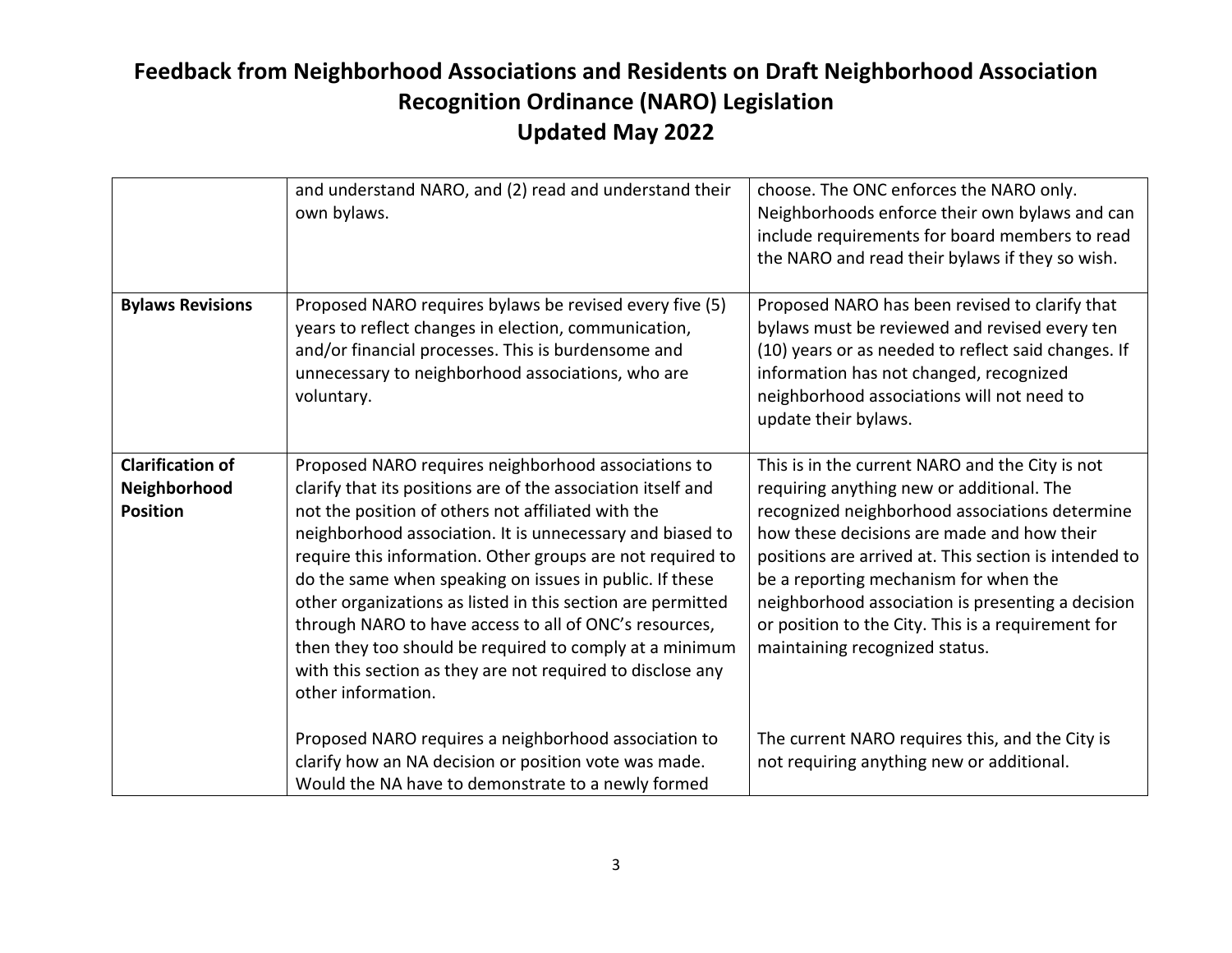|                                           | board how they came to their decision before they can<br>bring an official position to the city?                                                                                                                                                                                                                                                                                                                                                                            |                                                                                                                                                                                                                                                                                                                                                                                                                                                     |
|-------------------------------------------|-----------------------------------------------------------------------------------------------------------------------------------------------------------------------------------------------------------------------------------------------------------------------------------------------------------------------------------------------------------------------------------------------------------------------------------------------------------------------------|-----------------------------------------------------------------------------------------------------------------------------------------------------------------------------------------------------------------------------------------------------------------------------------------------------------------------------------------------------------------------------------------------------------------------------------------------------|
| Compliance                                | Proposed NARO requires providing evidence of<br>compliance within 60 days of receipt of noncompliance. It<br>is not possible for an NA to come into compliance with<br>any section of this proposed NARO relating to bylaws in<br>that timeframe.                                                                                                                                                                                                                           | Proposed NARO gives 18 months from the date it<br>is passed to come into full compliance. This is<br>stated at the end of the legislation.                                                                                                                                                                                                                                                                                                          |
| <b>Contact information</b>                | Proposed NARO allows contact information for recognized<br>neighborhood associations to be requested by anyone<br>who requests it. Contact information should not be public<br>information and made available to anyone who requests<br>it. Contact information should be given out on an as-<br>needed basis. Government should not determine what is<br>public information if not exempted by NM Public Records<br>Act.                                                   | Neighborhood association contact information is<br>maintained by the ONC in its normal course of<br>business. Like all other written material<br>maintained by the ONC and all other City<br>agencies, it is subject to disclosure by the public<br>pursuant to the Inspection of Public Records Act<br>(IPRA). The City agrees that government should<br>not determine what is public information if not<br>exempted by the NM Public Records Act. |
| <b>Definition of Good</b><br><b>Faith</b> | Proposed NARO needs a more clear definition of<br>"reasonable steps" that a neighborhood association can<br>"in good faith" take to get all persons and legal entities<br>within its boundaries to be "evenly distributed," since<br>neighborhood associations are voluntary. If a<br>neighborhood association is appropriately and evenly<br>distributing notices for board elections and providing<br>membership criteria this provision is unnecessary and<br>arbitrary. | Reasonable steps and good faith are<br>demonstrated in the draft NARO by clearly<br>outlining what is expected of a recognized<br>neighborhood association in term of notifying<br>people and businesses within its boundaries, e.g.,<br>posted notice of meetings in a prominent location<br>within the boundaries and utilizing other<br>communication venues such as social media,                                                               |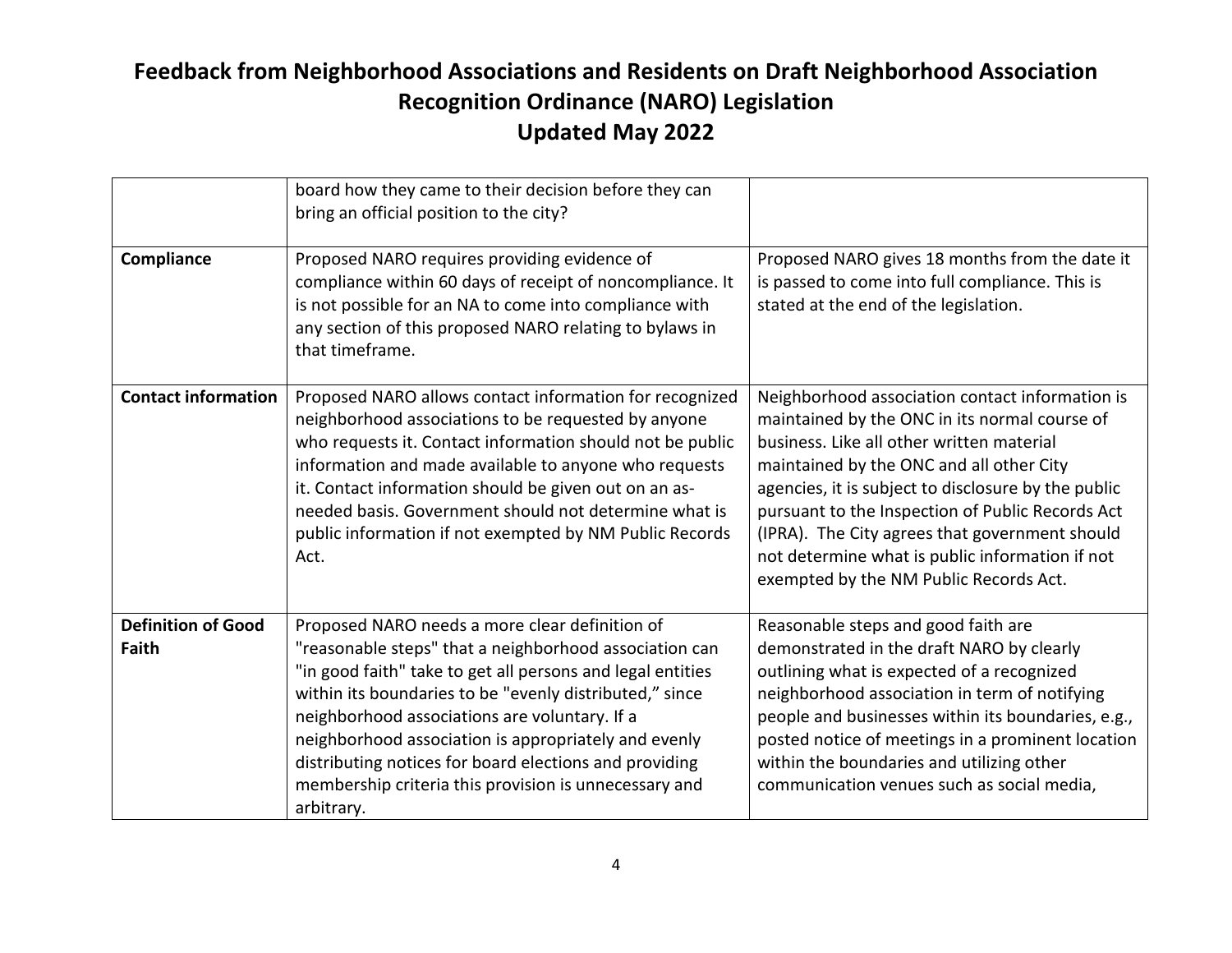|             |                                                                                                                                                                                                                                                                                                     | websites, neighborhood signs, e-mail lists,<br>newsletters and distributed flyers.                                                                                                                                                                                                                                                                                                                                                                                                                                                                                                                               |
|-------------|-----------------------------------------------------------------------------------------------------------------------------------------------------------------------------------------------------------------------------------------------------------------------------------------------------|------------------------------------------------------------------------------------------------------------------------------------------------------------------------------------------------------------------------------------------------------------------------------------------------------------------------------------------------------------------------------------------------------------------------------------------------------------------------------------------------------------------------------------------------------------------------------------------------------------------|
| Development | Proposed NARO needs more discussion with<br>neighborhood associations since as it's written, it does not<br>involve public input to guide development in the city.<br>Proposed NARO has removed Responsibilities of                                                                                 | Proposed NARO does not establish public input<br>process for City development. The Integrated<br>Development Ordinance (IDO) does that.<br>The responsibilities of applicants and developers                                                                                                                                                                                                                                                                                                                                                                                                                     |
|             | Applicants and Developers section that is in current NARO.<br>Where will those responsibilities be clarified within the<br>City's ordinances?                                                                                                                                                       | is overseen by the Planning Department, which<br>addresses these in the IDO. The ONC has no<br>oversight over applicants or developers, which is<br>why this section was taken out of the Proposed<br>NARO. However, an amendment was passed that<br>included a section about the responsibilities of<br>developers was added to the Proposed NARO.                                                                                                                                                                                                                                                              |
|             | The NARO and the IDO need to be amended to allow<br>individuals, business coalitions, and any group who<br>requests it to receive developer notifications. Technology<br>should allow any individual to opt in to receive the same<br>notices that recognized neighborhood associations<br>receive. | Notice of project applications is an incentive<br>granted to recognized neighborhood associations.<br>The IDO provides guidance in terms of<br>requirements that individuals and recognized<br>neighborhood associations must go through in<br>order to receive notice. The IDO does allow for<br>proximity-based notice to individuals, as well as<br>recognized neighborhood associations. There are<br>limits on notifications due to lack of staffing<br>within the Planning Department. Notice is<br>provided to the public at large through posted<br>signs at project site, and the ONC provides links to |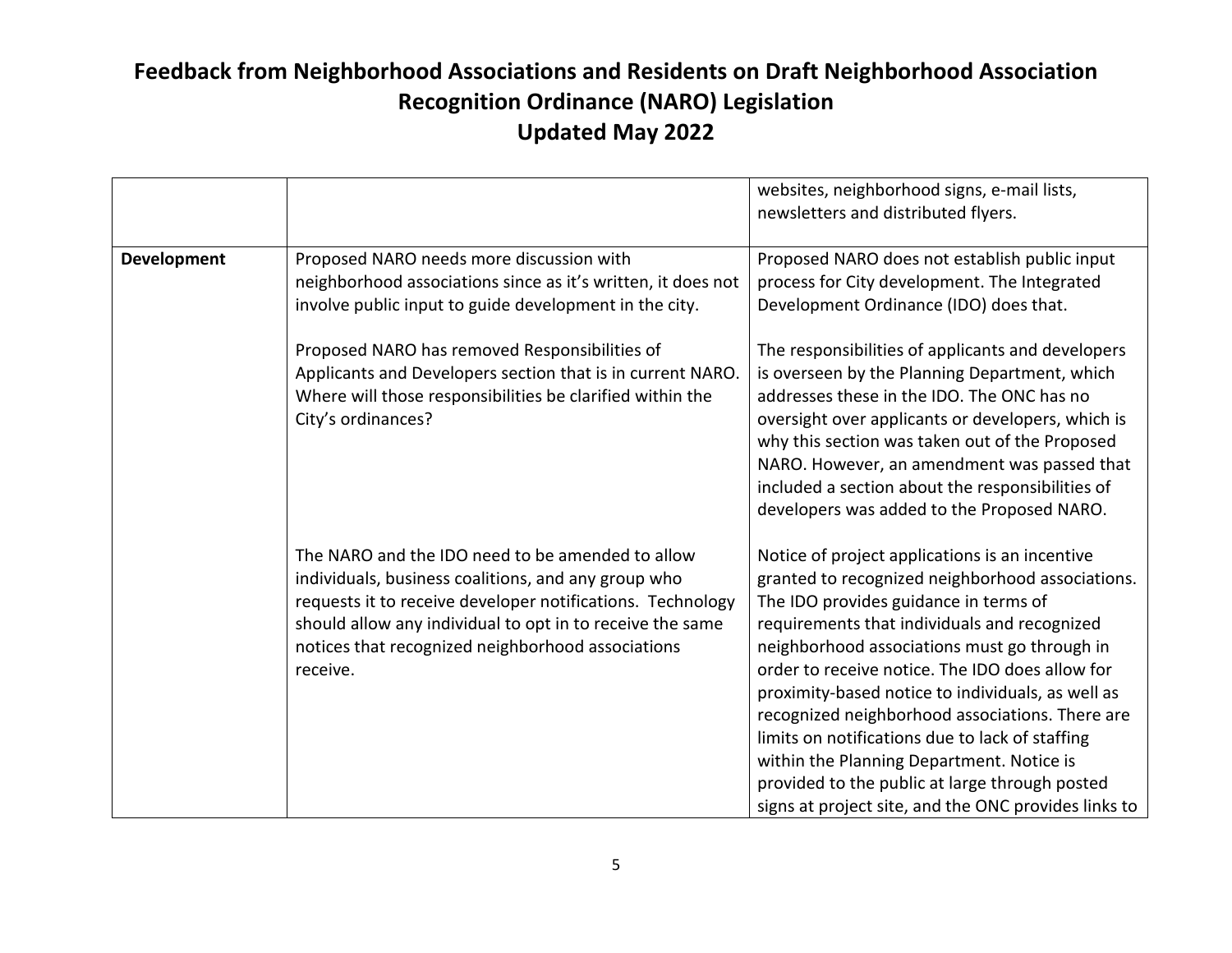|             |                                                                                                                                                                                                                                                           | Planning Department-based applicant sites for<br>permit applications, DRB, EPC and ZHE, all of<br>which are available to the public. The Planning<br>Department is in the process of developing map-<br>based technology/GIS functionality for the public<br>to see where development is happening<br>geographically.                                                                                                                                                                                                                                                                                                                                                                                                                                                                                                                                                                                                                                                                          |
|-------------|-----------------------------------------------------------------------------------------------------------------------------------------------------------------------------------------------------------------------------------------------------------|------------------------------------------------------------------------------------------------------------------------------------------------------------------------------------------------------------------------------------------------------------------------------------------------------------------------------------------------------------------------------------------------------------------------------------------------------------------------------------------------------------------------------------------------------------------------------------------------------------------------------------------------------------------------------------------------------------------------------------------------------------------------------------------------------------------------------------------------------------------------------------------------------------------------------------------------------------------------------------------------|
| <b>Dues</b> | The proposed NARO makes membership dues voluntary.<br>This creates problems in determining level of member<br>involvement, and creates a potential financial problem, as<br>dues are used to pay for newsletter printing, postage,<br>signs, events, etc. | The proposed NARO aims to promote democratic<br>processes that allow access to membership for all<br>persons within the boundaries of the recognized<br>neighborhood association. Requiring even<br>nominal dues as a prerequisite for voting may<br>have an exclusionary effect on some members of<br>the community, which would be inconsistent with<br>the democratic processes promoted by the<br>Proposed NARO. However, recognized<br>neighborhood associations may still require some<br>formal step to establish membership, such as<br>filling out a form, so that the association can keep<br>track of membership without requiring dues.<br>Neighborhood associations may consider<br>establishing an assistance fund to provide<br>assistance for membership; a pay what you can<br>addendum, or possible fund-raising methods.<br>Neighborhood associations are not prohibited<br>from charging dues; they cannot, however, be a<br>prerequisite for membership or voting rights. |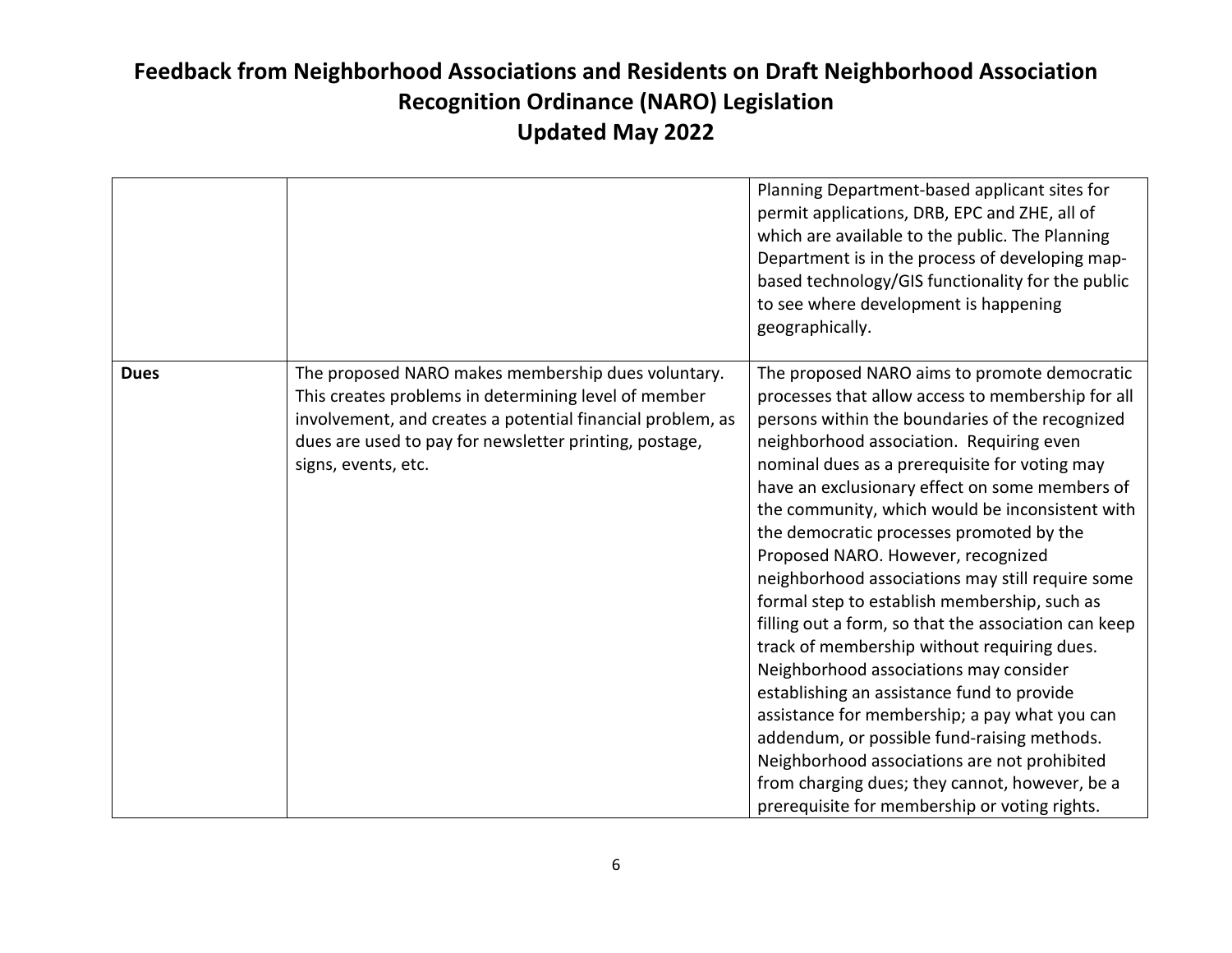|                                                | Proposed NARO makes dues voluntary. This is beneficial<br>as neighborhood association members should not have to<br>"pay to vote." Previous neighborhood treasurers did not<br>keep accurate membership and donation lists.                                                                                                                                                                                                                          | Comment noted and reviewed.                                                                                                                                                                                                                                                                                                                                            |
|------------------------------------------------|------------------------------------------------------------------------------------------------------------------------------------------------------------------------------------------------------------------------------------------------------------------------------------------------------------------------------------------------------------------------------------------------------------------------------------------------------|------------------------------------------------------------------------------------------------------------------------------------------------------------------------------------------------------------------------------------------------------------------------------------------------------------------------------------------------------------------------|
|                                                | Proposed NARO should be revised to state payment of<br>dues cannot be a prerequisite of membership and voting<br>rights in the association for persons residing within the<br>boundaries of the association if such person does not have<br>the means to pay membership due and offer alternative<br>methods for membership tracking and dues generation, or<br>include a waiver of dues for financial reasons.                                      | Neighborhood associations may consider<br>establishing an assistance fund to provide<br>assistance for membership; a pay what you can<br>addendum, or possible fund-raising methods.<br>Neighborhood associations are not prohibited<br>from charging dues; they cannot, however, be a<br>prerequisite for membership or voting rights.                                |
| <b>Election and Voting</b><br><b>Processes</b> | Proposed NARO raises concerns about voting done by one<br>means and not using another, and election results could<br>be challenged by not providing for multiple methods.<br>Concerns about how ballots are tallied and whether<br>members allege they didn't receive electronic ballot<br>results could arise. The expense and burden of using U.S.<br>mail to send ballot results would be problematic,<br>particularly if dues are not mandatory. | Proposed NARO provides for a variety of election<br>and voting methods, intended to allow recognized<br>neighborhood associations to decide which<br>method works best for them. Mailed ballots are<br>not deemed mandatory under the proposed<br>NARO. Bylaws can be revised to clearly delineate<br>processed for ballot tallying to avoid conflict or<br>confusion. |
|                                                | Proposed NARO needs to more clearly explain how<br>elections are handled, specific to consistency with state<br>statues for NAs that are incorporated. The section needs<br>to be revised to state the general requirements for a<br>democratic process by law, and let neighborhood<br>associations define the method.                                                                                                                              | The Proposed NARO clearly defines a democratic<br>process for recognized neighborhood association<br>elections. Nothing in the Proposed NARO is<br>intended to impact any requirements for<br>incorporation with the State. If a specific instance                                                                                                                     |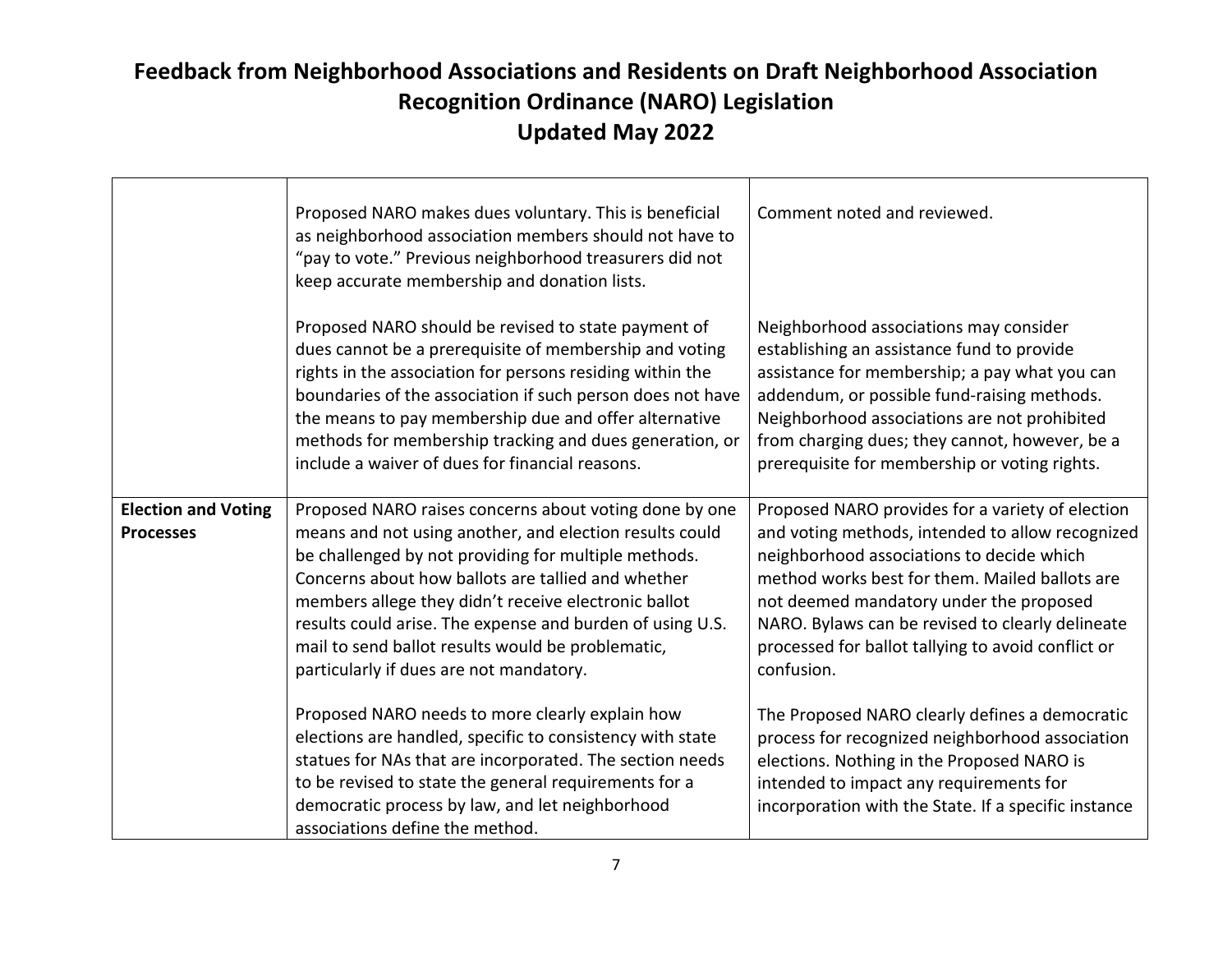|                                                                                                                                                                                                                                                                                                  | of conflict arises, it will be addressed within the<br>NARO.                                                                                                                                                                                                                                                                                                                                           |
|--------------------------------------------------------------------------------------------------------------------------------------------------------------------------------------------------------------------------------------------------------------------------------------------------|--------------------------------------------------------------------------------------------------------------------------------------------------------------------------------------------------------------------------------------------------------------------------------------------------------------------------------------------------------------------------------------------------------|
| Neighborhood associations should not have to report their<br>election processes in their bylaws to the City, since they<br>are voluntary, independent organizations.                                                                                                                             | The ONC will not become arbiter of neighborhood<br>election processes. The ONC enforces the NARO<br>itself, not individual recognized neighborhood<br>association bylaws or processes.                                                                                                                                                                                                                 |
| Proposed NARO indicates a neighborhood association<br>cannot have a board election unless it meets the (B)(7)<br>notice requirements. Confusing language. Should be<br>revised to state that annual meetings at which boards are<br>elected must meet notice requirements.                       | Comment noted and reviewed. Draft NARO<br>revised for clarity.                                                                                                                                                                                                                                                                                                                                         |
| Proposed NARO requires at least 7 days advance notice of<br>a vote taking place. NA boards regularly vote on issues at<br>every meeting. Requiring NAs to predict every motion that<br>may be put forth by a board member at every meeting<br>seven days in advance of the meeting is untenable. | Minimum of 7 days notice is in the current NARO<br>and has been carried over into the draft NARO.<br>This section does not mean that a meeting only<br>has 7 days advance notice; but that the board has<br>at least 7 days, if not more, to notice the meeting<br>where voting will take place. Recognized<br>neighborhood associations can give more than 7<br>days advance notice should they wish. |
| Proposed NARO appears to suggest that all NA members<br>be permitted to vote on decisions or positions made on<br>behalf of the association, conflicting with (B)(11) requiring<br>only a majority vote of the association's officers. This                                                      | Proposed NARO provides for a variety of election<br>and voting methods, intended to allow recognized<br>neighborhood associations to decide which<br>method works best for them. Mailed ballots are                                                                                                                                                                                                    |
| section is problematic in that it requires NAs permit                                                                                                                                                                                                                                            | not deemed mandatory under the proposed                                                                                                                                                                                                                                                                                                                                                                |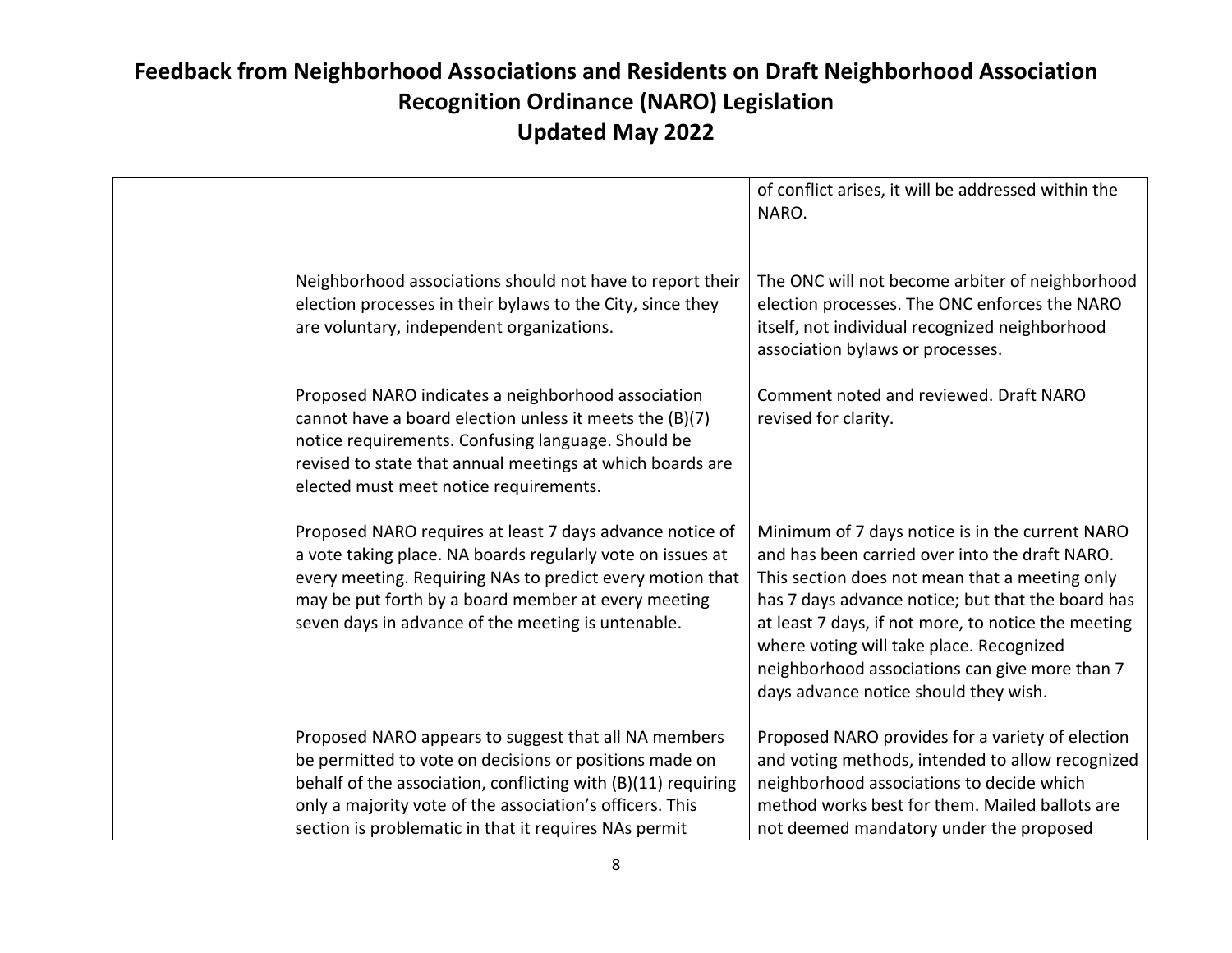|                                                                                         | members to vote via mailed ballot or electronic means.<br>Requiring NAs to provide mailed or electronic ballots to<br>any member is a significant cost and time burden on<br>board members in terms of tracking, deadline<br>enforcement, responsibility for ballot receipt, oversight of<br>counting process, vote tracking in different formats etc. | NARO. Bylaws can be revised to clearly delineate<br>processed for ballot tallying to avoid conflict or<br>confusion.                                                                                                                                                                                                                                                                                                                |
|-----------------------------------------------------------------------------------------|--------------------------------------------------------------------------------------------------------------------------------------------------------------------------------------------------------------------------------------------------------------------------------------------------------------------------------------------------------|-------------------------------------------------------------------------------------------------------------------------------------------------------------------------------------------------------------------------------------------------------------------------------------------------------------------------------------------------------------------------------------------------------------------------------------|
| <b>E-mail address</b><br>requirement                                                    | Neighborhood associations should not have to have a<br>designated e-mail address. Neighborhood associations<br>should not be mandated to use electronic<br>communications. Using electronic communications could<br>be a security issue.                                                                                                               | This section has been removed from the revised<br>draft NARO.                                                                                                                                                                                                                                                                                                                                                                       |
|                                                                                         | Stipulate that an email addresses be set up to auto-<br>forward to anyone in the association boundaries who<br>requests such.                                                                                                                                                                                                                          | Proposed NARO does not prohibit auto-<br>forwarding of e-mail addresses to others within<br>association boundaries. Bylaws can be revised to<br>require an automatic forwarding should the<br>recognized neighborhood association so wish.                                                                                                                                                                                          |
| <b>Expansion of</b><br>existing recognized<br>neighborhood<br>association<br>boundaries | Proposed NARO restricts limits on new recognized<br>neighborhoods. This seems arbitrary.<br>Restricting existing neighborhood association growth is<br>not beneficial as neighborhood association growth is<br>centered around active membership.                                                                                                      | Proposed NARO would eliminate overlapping<br>neighborhood boundaries for new recognized<br>neighborhood associations, but existing<br>recognized neighborhoods with overlapping<br>boundaries will be "grandfathered" in. The<br>geographic limitation of 1 square mile is in the<br>current NARO and was carried over into the<br>Proposed NARO. This requirement is intended to<br>promote localized self-determination among the |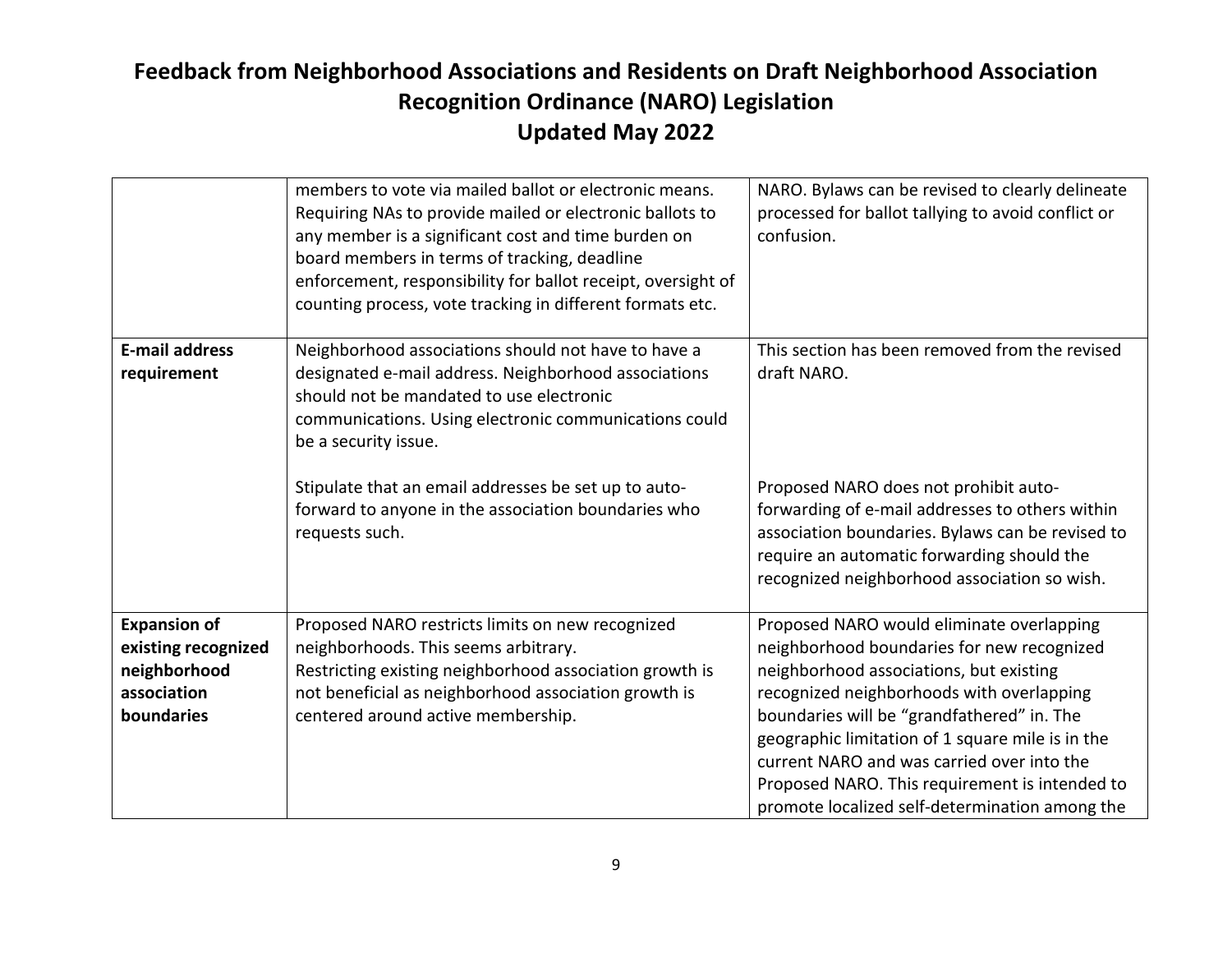|                                  |                                                                                                                                                                                                                       | diverse neighborhoods of the city, and an open<br>and democratic process.                                                                                                                                                                                                                                      |
|----------------------------------|-----------------------------------------------------------------------------------------------------------------------------------------------------------------------------------------------------------------------|----------------------------------------------------------------------------------------------------------------------------------------------------------------------------------------------------------------------------------------------------------------------------------------------------------------|
| Overlapping<br><b>Boundaries</b> | Proposed NARO is detrimental to neighborhoods<br>expanding as it curtails power of neighborhood<br>associations. Boundary restrictions will prevent<br>neighborhoods from annexing unrepresented areas<br>nearby.     | Proposed NARO would eliminate overlapping<br>neighborhood boundaries for new recognized<br>neighborhood associations, but does not<br>otherwise restrict neighborhoods from expanding.<br>The geographic limitation of 1 square mile is in<br>the current NARO and was carried over into the<br>Proposed NARO. |
|                                  | Proposed NARO does not correct problem of existing<br>neighborhood associations with overlapping boundaries.<br>Will NAs with overlapping boundaries lose recognized<br>status if the proposed NARO goes into effect? | No recognized neighborhood association with<br>overlapping boundaries that was in existence as<br>of October 2017 and that is in recognized status<br>at the time of the proposed NARO going into<br>effect, will lose its recognized status.                                                                  |
|                                  | Limiting the creation of neighborhood associations with<br>overlapping boundaries is foolish and arbitrary; that will<br>limit community involvement and create mistrust and<br>division.                             | Proposed NARO would eliminate overlapping<br>neighborhood boundaries for new recognized<br>neighborhood associations, but does not<br>otherwise restrict neighborhoods from expanding.                                                                                                                         |
| <b>Film notifications</b>        | Proposed NARO does not clearly include or define how<br>City Film Office sends neighborhood notifications.                                                                                                            | Proposed NARO has been revised to include<br>responsibility for Film Office notifications to<br>neighborhoods and residents within 300 feet of<br>filming location.                                                                                                                                            |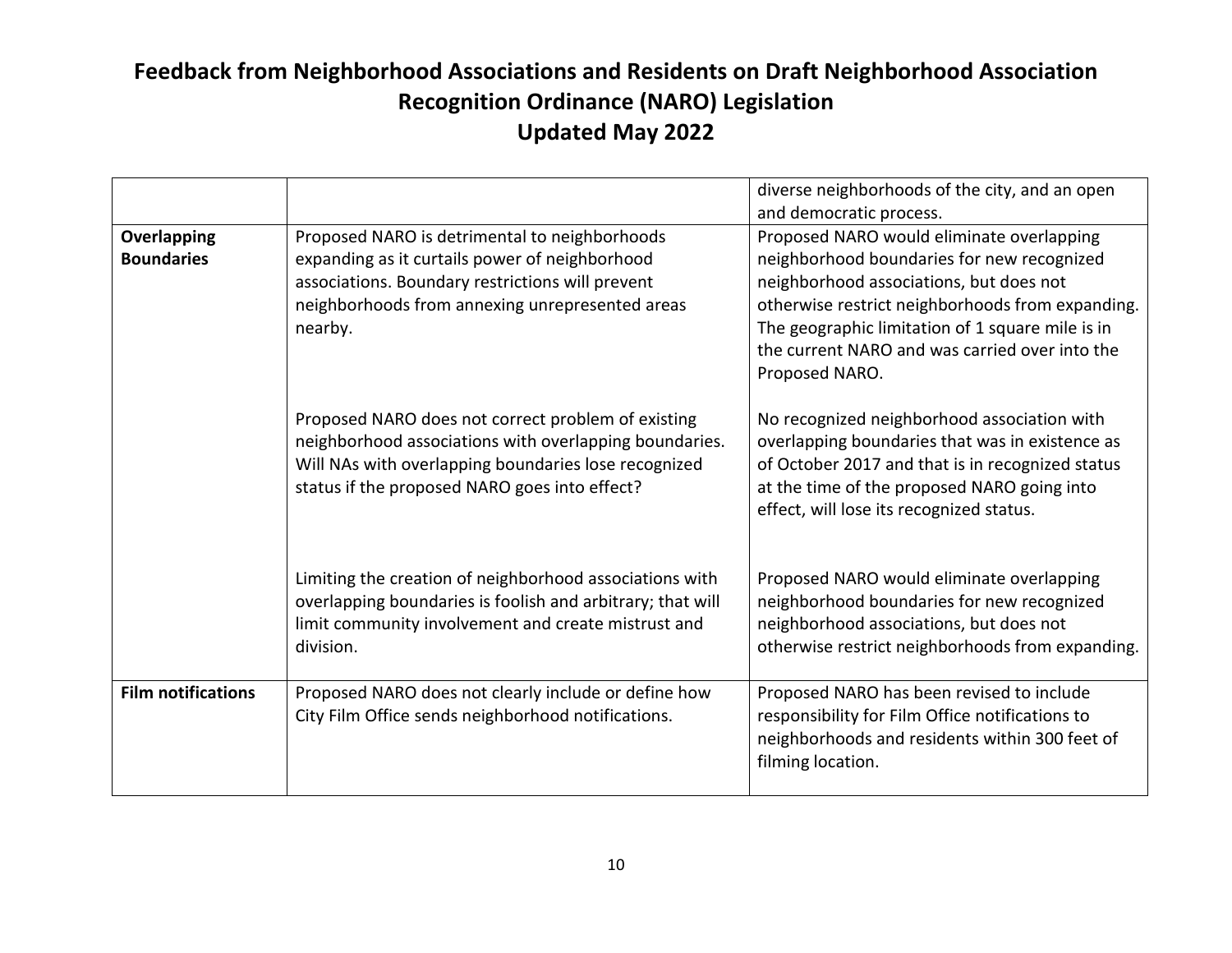| Membership                                   | Proposed NARO could be interpreted as the ONC being<br>the decision-maker and involved in quasi-judicial issues<br>about what constitutes membership.                                                                                                                                | The ONC enforces the NARO only. The recognized<br>neighborhood association establishes how<br>membership is determined in its bylaws, not the<br>ONC. The bylaws must clearly identify how<br>membership is established. |
|----------------------------------------------|--------------------------------------------------------------------------------------------------------------------------------------------------------------------------------------------------------------------------------------------------------------------------------------|--------------------------------------------------------------------------------------------------------------------------------------------------------------------------------------------------------------------------|
|                                              | Proposed NARO has contradictory language that states<br>"only those persons within the boundaries of the<br>association who have affirmatively joined the<br>neighborhood association may be counted as members:<br>and also states that membership is open to "owning<br>property." | Proposed NARO states that membership must be<br>open to all adult persons residing within the<br>neighborhood boundaries, and to each place of<br>business within the boundaries.                                        |
| <b>Miscellaneous</b><br><b>NARO Feedback</b> | Proposed NARO will destroy neighborhood associations<br>and voices of residents. Proposed NARO makes it difficult<br>for volunteer neighborhood association members to<br>accomplish new requirements.                                                                               | Any specific examples of how Proposed NARO<br>may appear to reduce City's responsibility to<br>neighborhood will be evaluated. Proposed NARO<br>requires more engagement with a wider group of<br>residents.             |
|                                              | Proposed NARO does not address the use of Nextdoor in<br>neighborhood associations.                                                                                                                                                                                                  | Nextdoor is an independent organization and the<br>ONC as a branch of city government does not<br>have any oversight of Nextdoor processes and<br>policies.                                                              |
|                                              | Proposed NARO does not address establishing a polling<br>system to educate neighborhood associations in city<br>issues.                                                                                                                                                              | The role of a neighborhood association should<br>include polling among its members and other<br>associations. If a neighborhood association wants                                                                        |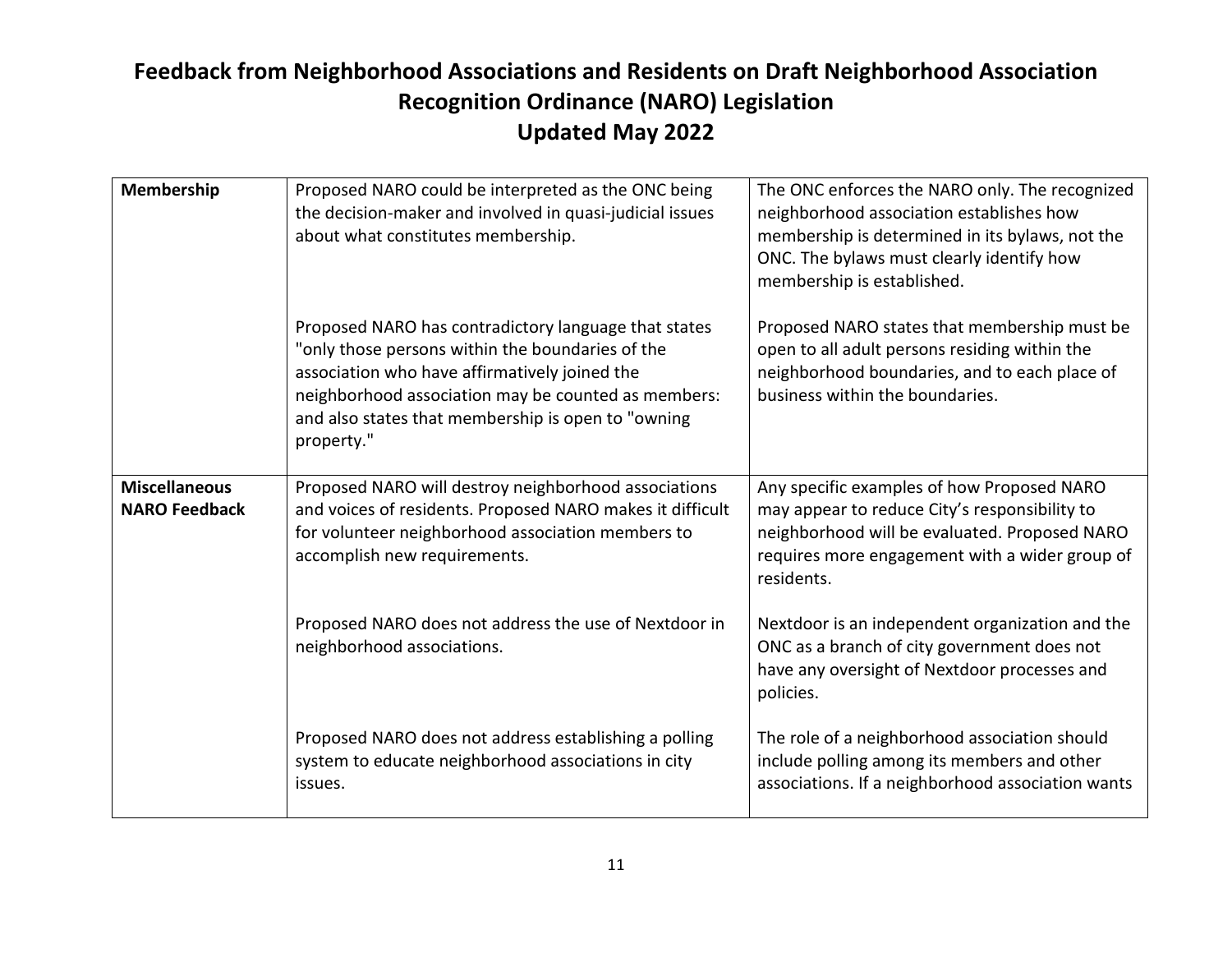|                                                                                                                                                                                                                 | to establish polling within their boundaries, they<br>can add this process to their bylaws.                                                                                                                                                                                                                                                                                                                                                                                                                    |
|-----------------------------------------------------------------------------------------------------------------------------------------------------------------------------------------------------------------|----------------------------------------------------------------------------------------------------------------------------------------------------------------------------------------------------------------------------------------------------------------------------------------------------------------------------------------------------------------------------------------------------------------------------------------------------------------------------------------------------------------|
| Proposed NARO would make finding new volunteers for<br>neighborhood difficult.                                                                                                                                  | The proposed NARO aims to promote democratic<br>processes that allow access to membership for all<br>persons within the boundaries of the recognized<br>neighborhood association.                                                                                                                                                                                                                                                                                                                              |
| Proposed NARO should be revised to eliminate<br>bureaucratic language.                                                                                                                                          | Comment noted and reviewed. All legislation<br>relies on specific language in order to clearly<br>define legal requirements, which is the case with<br>the proposed NARO.                                                                                                                                                                                                                                                                                                                                      |
| Proposed NARO should only be revised, not replaced.                                                                                                                                                             | When there are significant revisions to legislation,<br>it is customary to rewrite the legislation instead of<br>revising.                                                                                                                                                                                                                                                                                                                                                                                     |
| Proposed NARO should be revised to correct numeric<br>errors, and to clarify confusing language pertaining to<br>elections, what type of information should be shared,<br>what constitutes "best efforts," etc. | Numeric errors have been corrected. Language<br>has been reviewed and revised to more clearly<br>define "best efforts" and "good faith," namely,<br>that reasonable steps, best efforts and good faith<br>are outlined by specifying what is expected of a<br>recognized neighborhood association in term of<br>notifying people and businesses within its<br>boundaries, e.g., posted notice of meetings in a<br>prominent location within the boundaries and<br>utilizing other communication venues such as |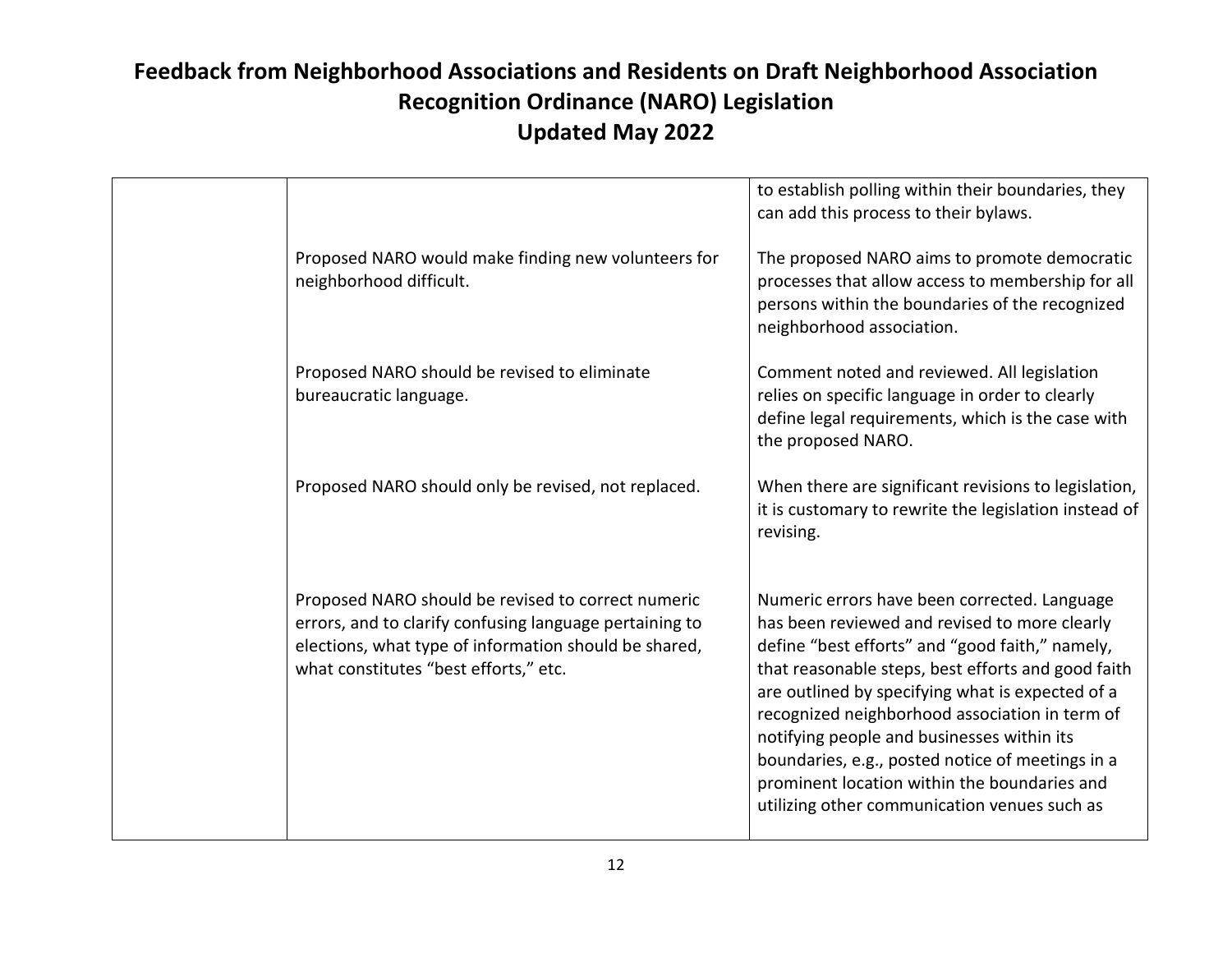|                                                                                                                                                                                                                                | social media, websites, neighborhood signs, e-<br>mail lists, newsletters and distributed flyers.                                                                                                                                                                                                                                                                                                                                                                                                                                                                               |
|--------------------------------------------------------------------------------------------------------------------------------------------------------------------------------------------------------------------------------|---------------------------------------------------------------------------------------------------------------------------------------------------------------------------------------------------------------------------------------------------------------------------------------------------------------------------------------------------------------------------------------------------------------------------------------------------------------------------------------------------------------------------------------------------------------------------------|
|                                                                                                                                                                                                                                |                                                                                                                                                                                                                                                                                                                                                                                                                                                                                                                                                                                 |
| Proposed NARO needs more time for public review and<br>comment submission. People not involved in<br>neighborhood associations are at risk of being<br>inaccurately represented or not being notified of city<br>projects.     | The NEP process was a two-year effort in which<br>222 neighborhoods, and members of the general<br>public were contacted for their feedback on what<br>should be included in the updated NARO. 83<br>neighborhood associations did not respond to<br>requests for information from the NEP<br>contractors. The feedback that was collected via<br>survey, face-to-face interviews, telephonic<br>conversations and flash interviews, was<br>incorporated into the NEP draft summary report<br>and several of those recommendations were<br>incorporated into the Proposed NARO. |
| Proposed NARO provisions, both in the original and this<br>draft revision, limit opportunities for other persons and<br>non-recognized groups.                                                                                 | The proposed NARO requires more outreach to a<br>wider variety of residents and expands<br>opportunities for more individuals from a variety<br>of economic, ethnic, and geographic backgrounds<br>to be part of a recognized neighborhood<br>association.                                                                                                                                                                                                                                                                                                                      |
| Proposed NARO needs to have a provision for someone<br>outside the association or outside the ONC or the City to<br>make complaints about noncompliance and what the<br>hierarchy is in order to take complaints up the chain. | The ONC enforces the NARO only, not individual<br>neighborhood bylaws nor alleged noncompliance.<br>The ONC can and does recommend dispute<br>resolution for neighborhood complaints;<br>however, the ONC is not the arbiter of<br>neighborhood bylaws or allegations of non-                                                                                                                                                                                                                                                                                                   |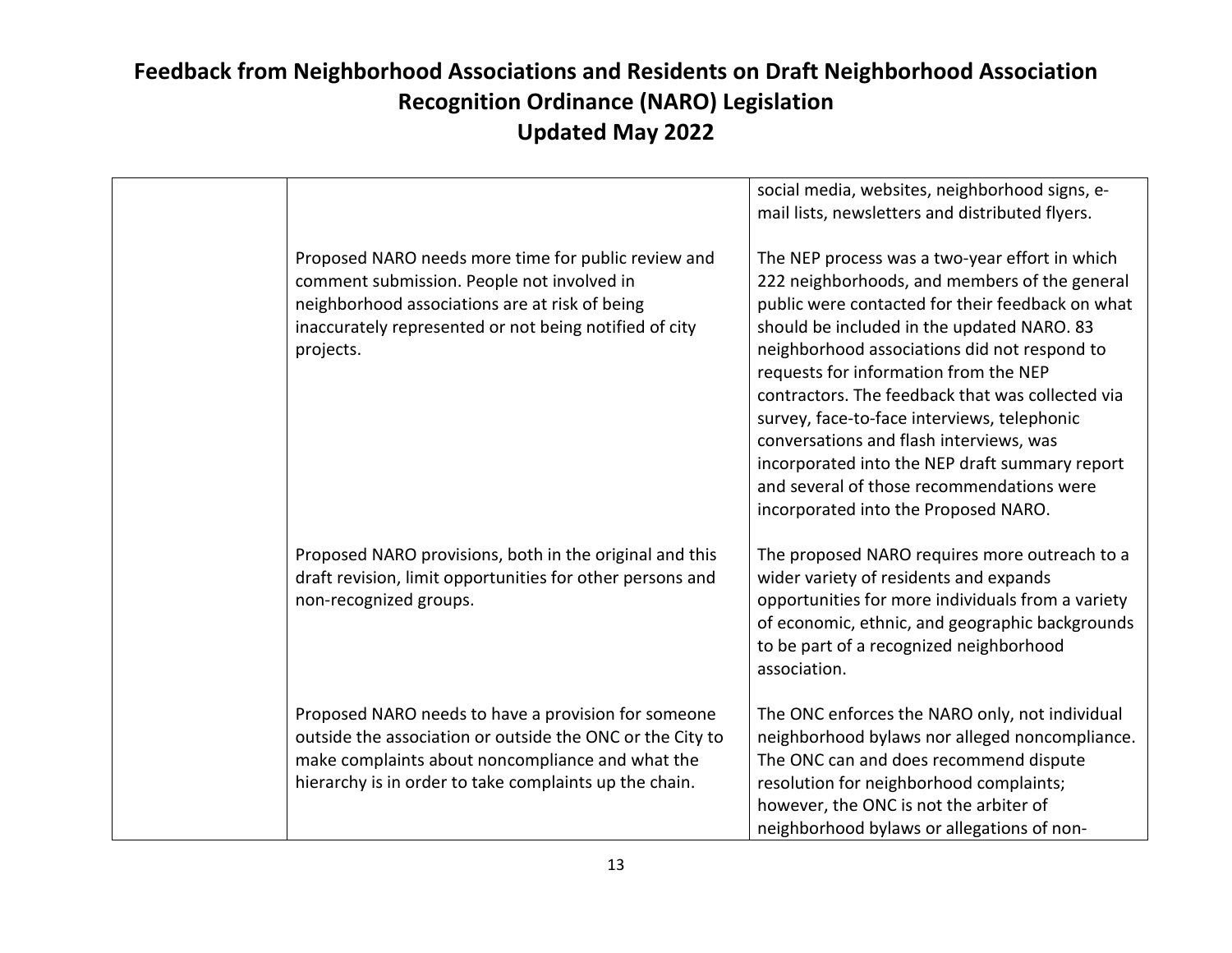|                                                           |                                                                                                                                                                  | compliance. The City's Alternative Dispute<br>Resolution (ADR) program helps address conflict<br>and complaints among neighborhood groups.                                                                                                                                                                                                                                                                                                                                                                                                                                      |
|-----------------------------------------------------------|------------------------------------------------------------------------------------------------------------------------------------------------------------------|---------------------------------------------------------------------------------------------------------------------------------------------------------------------------------------------------------------------------------------------------------------------------------------------------------------------------------------------------------------------------------------------------------------------------------------------------------------------------------------------------------------------------------------------------------------------------------|
| Neighborhood<br><b>Engagement</b><br><b>Process (NEP)</b> | Residents and neighborhoods were not aware of the two-<br>year NEP and did not have opportunity to give their input.<br>Input was not garnered from individuals. | The NEP process was a two-year effort in which<br>222 neighborhoods, and members of the general<br>public were contacted for their feedback on what<br>should be included in the updated NARO. 83<br>neighborhood associations did not respond to<br>requests for information from the NEP<br>contractors. The feedback that was collected via<br>survey, face-to-face interviews, telephonic<br>conversations and flash interviews, was<br>incorporated into the NEP draft summary report<br>and several of those recommendations were<br>incorporated into the Proposed NARO. |
|                                                           | Residents requested NARO draft ordinance in 2019, as<br>well as NEP processes.                                                                                   | The proposed NARO did not exist in 2019. All<br>records on file specific to the NEP processes,<br>including a draft summary report which was<br>presented at City Council in November 2019, was<br>sent to all neighborhood associations on file with<br>the ONC at that time. The NEP processes and<br>summary reports are still available to the public<br>on the ONC's website. The current proposed<br>NARO was sent to all neighborhood associations<br>on file with the ONC in January 2021, and the                                                                      |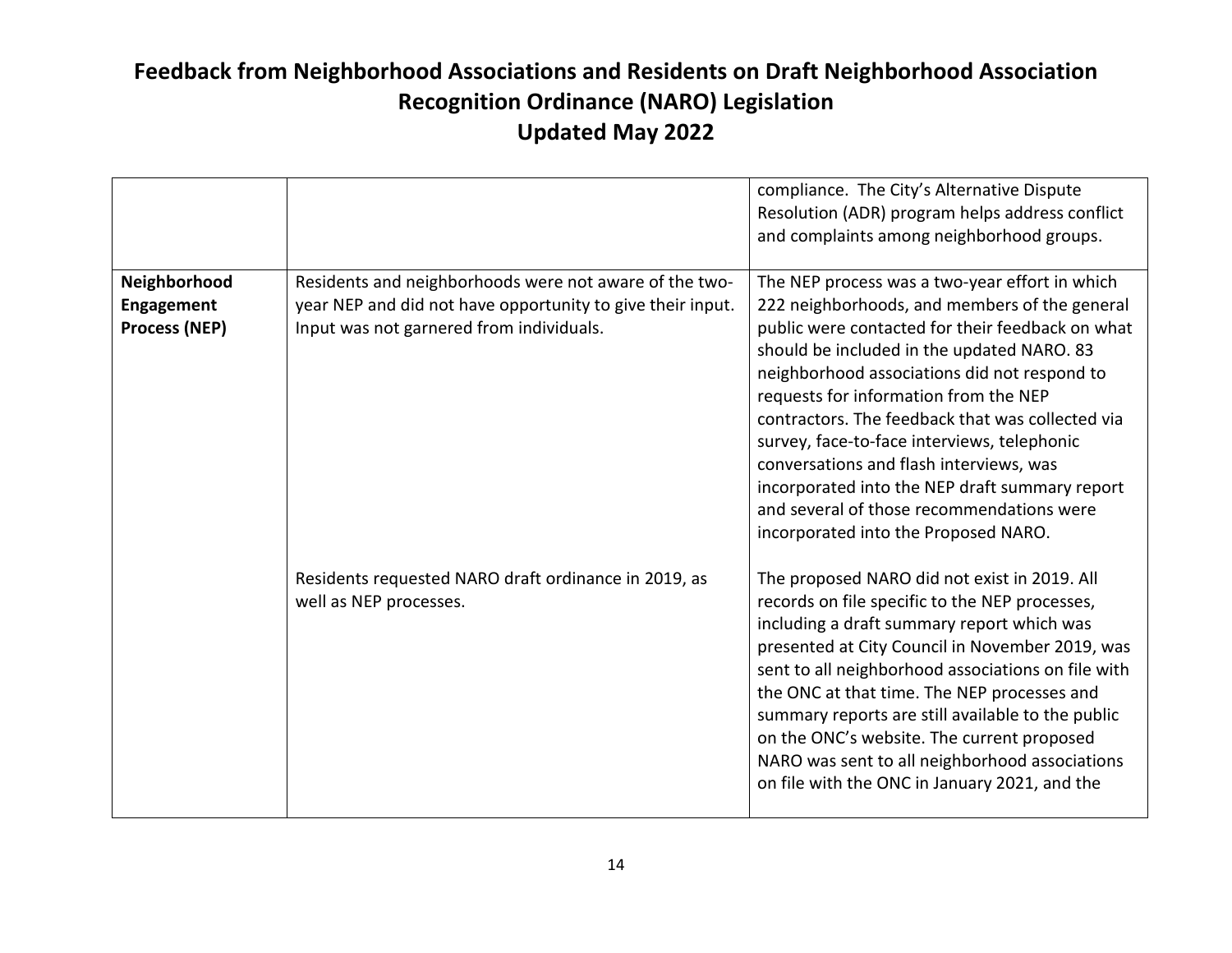|                                                                                                                                                                                                                                    | revised NARO incorporating feedback from<br>neighborhoods was sent out again in July 2021.                                                                                                                                                                                                                                                                                                                                                                                                             |
|------------------------------------------------------------------------------------------------------------------------------------------------------------------------------------------------------------------------------------|--------------------------------------------------------------------------------------------------------------------------------------------------------------------------------------------------------------------------------------------------------------------------------------------------------------------------------------------------------------------------------------------------------------------------------------------------------------------------------------------------------|
| Proposed NARO seems to be a reaction to complaints<br>about current situation. It would be helpful to know who<br>is complaining: neighborhood associations, residents who<br>are not members, city administration, or developers. | Cities around the country have been updating<br>their NARO equivalents over the past few years<br>due to the fact that the role and value of<br>neighborhood associations has changed since the<br>NARO was first enacted. In this respect, the<br>decision to update the NARO in the City of<br>Albuquerque was not as much complaint-driven<br>as much as it was an opportunity to expand the<br>role of neighborhood associations in Albuquerque<br>and also to clarify and enhance the ONC's role. |
| Groups were not contacted as part of the Neighborhood<br>Engagement Process, and NEP contractor did not follow<br>up with members who were contacted and didn't respond<br>initially. Due diligence of NEP contractor questioned.  | The initial focus of the NEP was on neighborhood<br>associations, as the small-scale, grass root<br>representatives who communicate their concerns<br>to the larger coalitions. The NEP eventually<br>expanded outreach to neighborhood coalitions<br>and individuals not affiliated with neighborhood<br>associations. Over 222 neighborhood associations<br>and coalitions were contacted for their feedback,<br>with 83 associations not responding to NEP<br>inquiries for feedback.               |
| NEP facilitators were told that asking only associations for                                                                                                                                                                       | The processes from the NEP consultants included                                                                                                                                                                                                                                                                                                                                                                                                                                                        |
| input was like the "fox guarding the henhouse" and that                                                                                                                                                                            | outreach to individuals and groups who were not                                                                                                                                                                                                                                                                                                                                                                                                                                                        |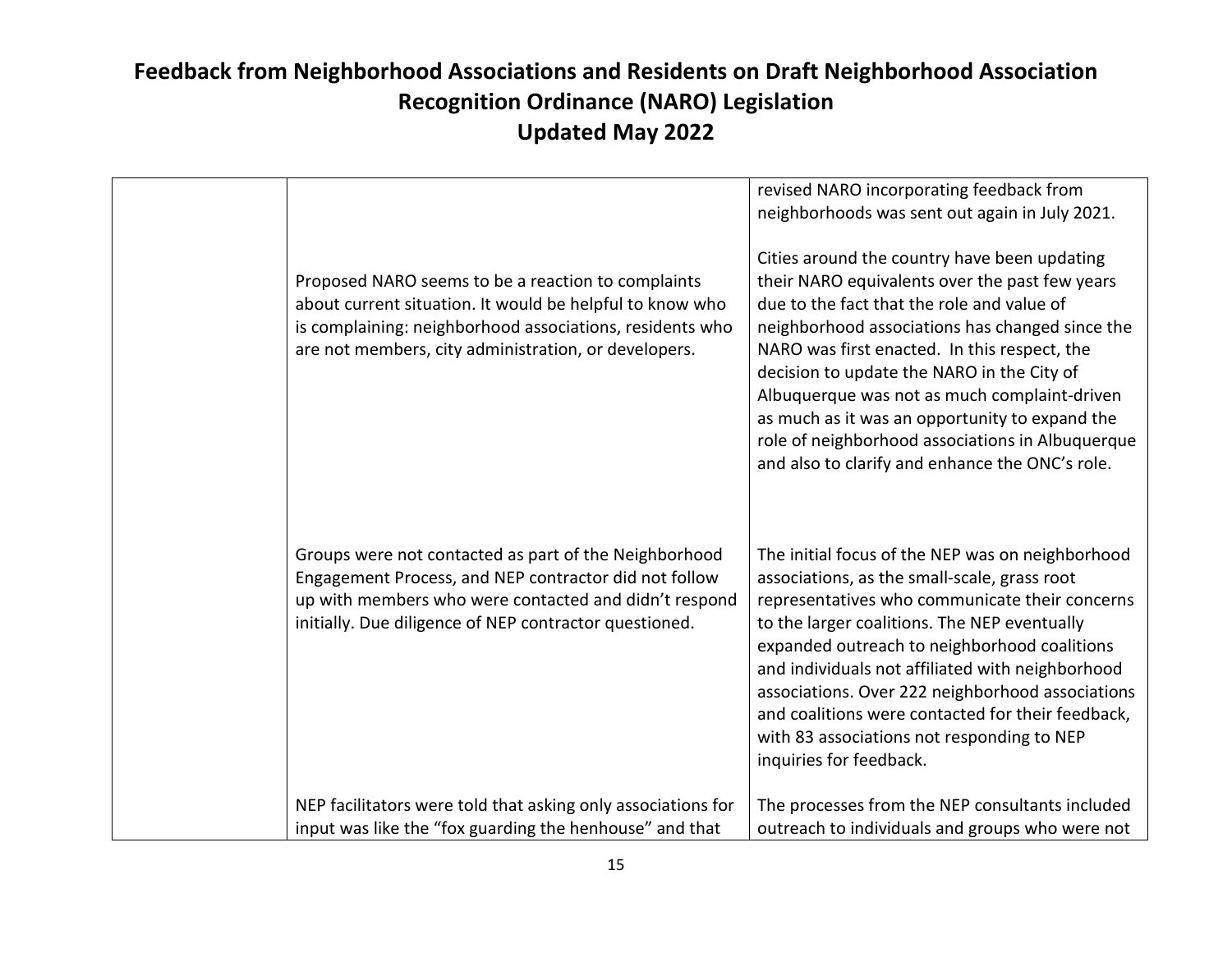| the City needed to get input from those outside<br>associations.                                                                                                                                                                                                                                                                              | affiliated with neighborhood associations, as<br>indicated in the NEP Phase III Draft Summary<br>Report, which was presented at City Council in<br>November 2019. The report remains on the ONC's<br>website to this day.                                                                                                                                                                                                                                                                                                                                                                                                                                                                                                                                                                                               |
|-----------------------------------------------------------------------------------------------------------------------------------------------------------------------------------------------------------------------------------------------------------------------------------------------------------------------------------------------|-------------------------------------------------------------------------------------------------------------------------------------------------------------------------------------------------------------------------------------------------------------------------------------------------------------------------------------------------------------------------------------------------------------------------------------------------------------------------------------------------------------------------------------------------------------------------------------------------------------------------------------------------------------------------------------------------------------------------------------------------------------------------------------------------------------------------|
| Results from NEP surveys and interviews should have<br>been incorporated into Proposed NARO. Actual concerns<br>of residents such as improve 311 engagement, who in the<br>City government to contact with concerns and an Office of<br>Neighborhood Coordination that is able to help us with<br>questions and concerns, were not addressed. | The NEP process was a two-year effort in which<br>222 neighborhoods, and members of the general<br>public were contacted for their feedback on what<br>should be included in the updated NARO. The<br>feedback that was collected via survey, face-to-<br>face interviews, telephonic conversations and<br>flash interviews, was incorporated into the NEP<br>draft summary report and several of those<br>recommendations were incorporated into the<br>Proposed NARO. The ONC does not have any<br>oversight of 311 nor of any other City agency. The<br>ONC has and will continue to assist with<br>connecting neighborhoods to specific<br>departments and resources. Specific examples of<br>questions and concerns that the ONC has not<br>been able to assist with would be welcome so<br>they can be addressed. |
| The proposed NARO does not meet the goals of the NEP<br>and contradicts them.                                                                                                                                                                                                                                                                 | Most survey responses and feedback from the<br>NEP were incorporated into the Proposed NARO.<br>The ones that were and were not were clarified in<br>an e-mail sent to all neighborhood associations on<br>January 15, 2021. Specific examples of how the                                                                                                                                                                                                                                                                                                                                                                                                                                                                                                                                                               |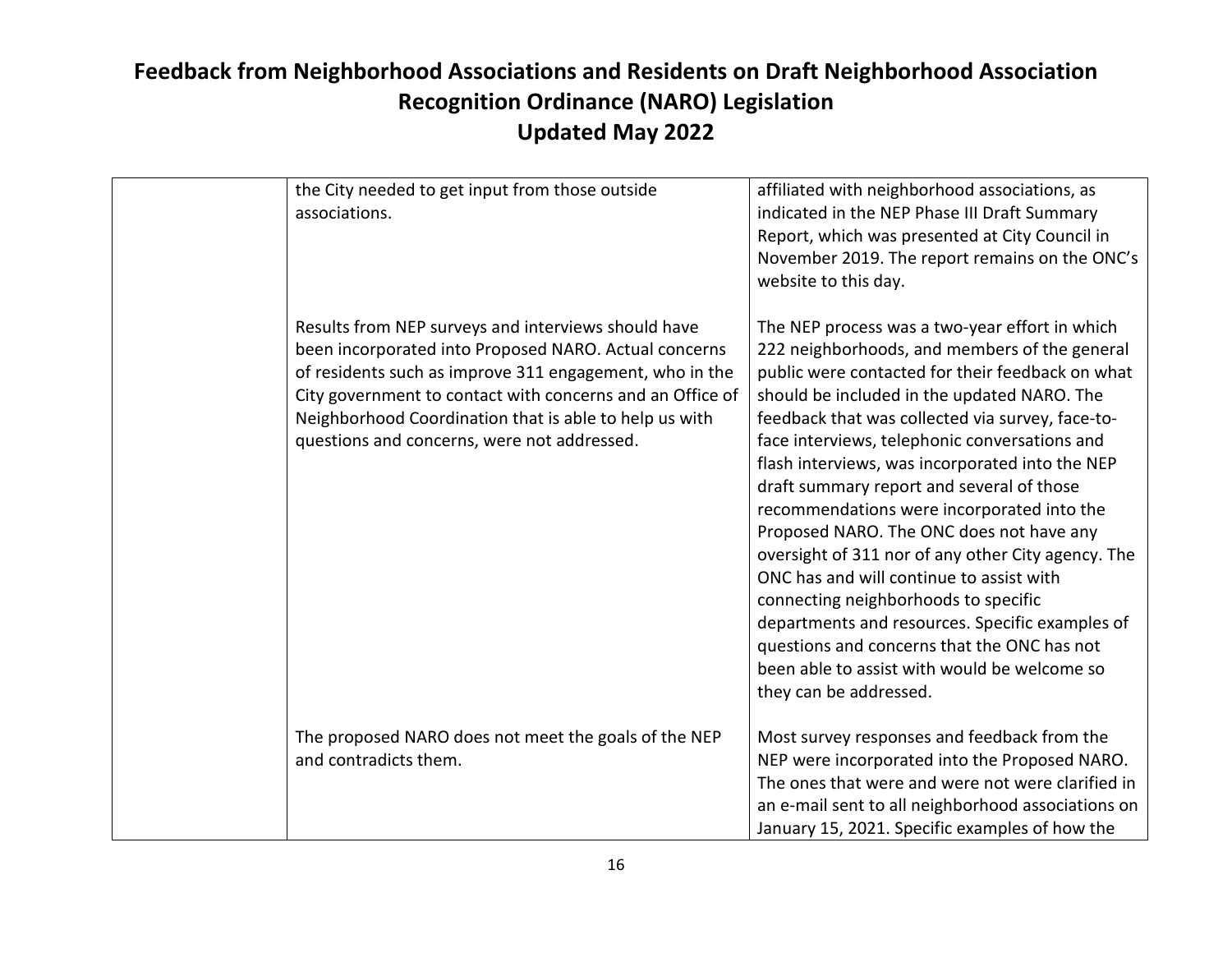|                                                                           |                                                                                                                                                                                                                                                                                                                                                                                                                                                                                                                                                             | proposed NARO does not meet the goals of the<br>NEP and contradicts them would be welcome.                                                                                                                                                                                                                                                                                                                                                                                                                                                                                                                                                                                               |
|---------------------------------------------------------------------------|-------------------------------------------------------------------------------------------------------------------------------------------------------------------------------------------------------------------------------------------------------------------------------------------------------------------------------------------------------------------------------------------------------------------------------------------------------------------------------------------------------------------------------------------------------------|------------------------------------------------------------------------------------------------------------------------------------------------------------------------------------------------------------------------------------------------------------------------------------------------------------------------------------------------------------------------------------------------------------------------------------------------------------------------------------------------------------------------------------------------------------------------------------------------------------------------------------------------------------------------------------------|
| <b>Notice of Annual</b><br><b>Meeting on</b><br><b>Neighborhood Signs</b> | Proposed NARO requires recognized neighborhood<br>associations to place two or more prominent signs at the<br>entrances and exits to the neighborhood association as<br>part of their notice and outreach about annual meetings.<br>This is problematic because many neighborhoods do not<br>have neighborhood signs; and most neighborhoods don't<br>have clear entrance or exit points. It could also be<br>problematic as neighborhood associations do not have<br>funds to pay for maintenance and possible liability related<br>to neighborhood signs. | Posting about meetings does not have to be on<br>neighborhood signs at entrance and exit of<br>neighborhoods. The proposed NARO was revised<br>to reflect this. The City owns all neighborhood<br>signs and is responsible for any liability issues<br>related to them.                                                                                                                                                                                                                                                                                                                                                                                                                  |
| <b>Oversight by City</b>                                                  | Proposed NARO is micromanagerial and gives City<br>excessive authority over neighborhood associations,<br>which are volunteer-based and should not have such<br>oversight from government.                                                                                                                                                                                                                                                                                                                                                                  | Proposed NARO is not intended to micromanage<br>neighborhood associations; but rather, provide<br>guidance and technical assistance to address<br>specific criteria for what would constitute<br>democratic processes for recognized<br>neighborhood associations, including open<br>membership, dues not being required in order to<br>vote or to be a member, and no overlapping<br>boundaries for new recognized associations.<br>Recognized neighborhood associations have<br>opportunities to receive notice on development<br>matters, automatic appeal standing, and to speak<br>as neighborhood representatives in front of<br>various decision-making bodies. It is appropriate |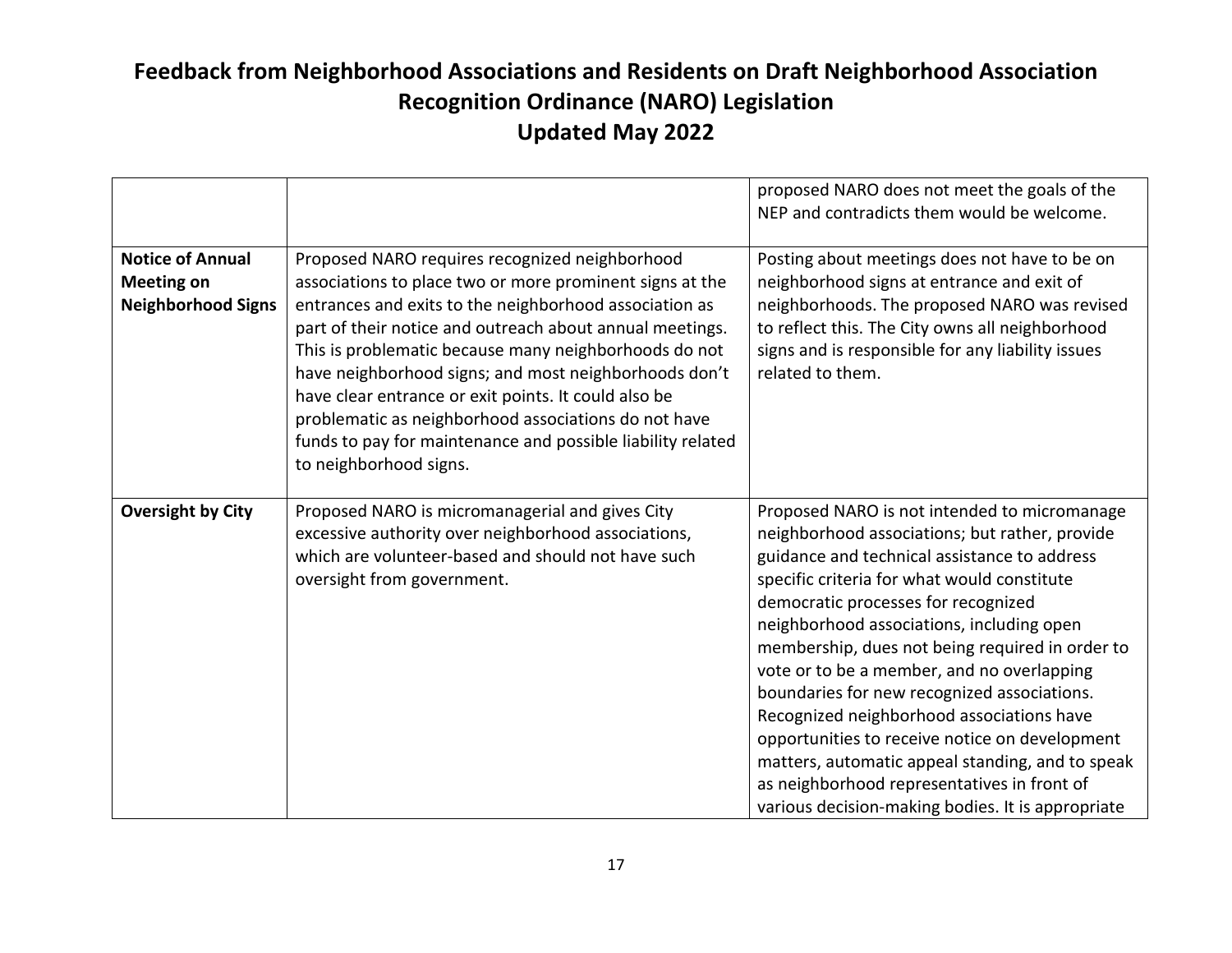|                                                                                                                  | that such recognized neighborhood associations<br>be held to a higher standard of expectations. The<br>democratic processes called for in the Proposed<br>NARO are in place to ensure that a recognized NA<br>can govern itself without enforcement of bylaw<br>provisions by the City. The NARO has always<br>required that recognized neighborhood<br>associations adhere to democratic processes but<br>that requirement lacked clarity. These revisions<br>are intended to help ensure recognized<br>neighborhood associations are truly<br>representative of their community, inclusive to all<br>residents in their neighborhood, and transparent<br>in their processes. |
|------------------------------------------------------------------------------------------------------------------|--------------------------------------------------------------------------------------------------------------------------------------------------------------------------------------------------------------------------------------------------------------------------------------------------------------------------------------------------------------------------------------------------------------------------------------------------------------------------------------------------------------------------------------------------------------------------------------------------------------------------------------------------------------------------------|
| ONC should not have to enforce bylaws or what were<br>once voluntary compliance with the NARO.                   | The ONC does not enforce bylaws under the<br>current NARO, and they will not enforce bylaws<br>under the proposed NARO nor when it is enacted<br>into law. The ONC enforces the NARO only.                                                                                                                                                                                                                                                                                                                                                                                                                                                                                     |
| Neighborhood associations are not subject to the Open<br>Meetings Act, nor are they a City department or entity. | The proposed NARO does not require recognized<br>neighborhood associations to comply with the<br>Open Meetings Act. The proposed NARO does not<br>propose to make neighborhood associations a<br>branch of city government, but does require<br>those in recognized status and with standing in<br>land use cases to abide by basic requirements<br>that illustrate they are operating in an inclusive,<br>democratic and transparent way.                                                                                                                                                                                                                                     |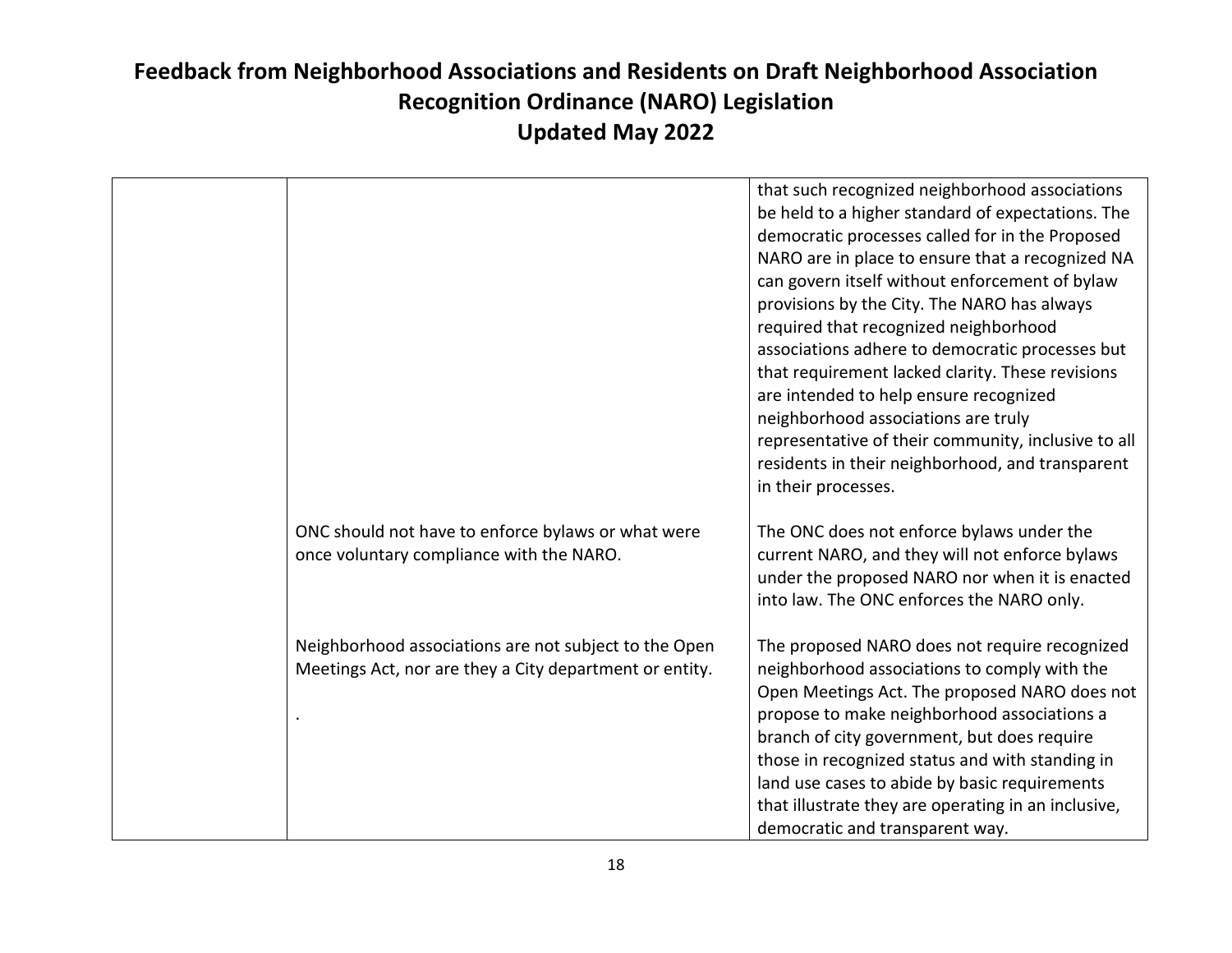| <b>Recognition Status</b> | Proposed NARO does not include homeowner associations<br>and neighborhood coalitions in its definition of recognized<br>neighborhood association. HOAs and neighborhood<br>coalitions should be given recognized status. Proposed<br>NARO does not clarify if coalitions need to abide by any of<br>the rules and guidelines, since they are not recognized<br>associations. Changes for coalitions are uncalled for and<br>eliminate their influence on development on a broader<br>scale of an area. Coalitions have a holistic understanding<br>of neighborhood issues. | Homeowner associations limit their membership<br>to property owners only, which goes against the<br>intent of the Proposed NARO to clarify open and<br>democratic processes for recognized<br>neighborhood associations. Neighborhood<br>coalitions will be allowed recognized status in the<br>revised proposed NARO once they have come into<br>compliance with standards of recognition<br>designated for coalitions. |
|---------------------------|----------------------------------------------------------------------------------------------------------------------------------------------------------------------------------------------------------------------------------------------------------------------------------------------------------------------------------------------------------------------------------------------------------------------------------------------------------------------------------------------------------------------------------------------------------------------------|--------------------------------------------------------------------------------------------------------------------------------------------------------------------------------------------------------------------------------------------------------------------------------------------------------------------------------------------------------------------------------------------------------------------------|
|                           | The definitions of groups in the proposed ordinance do<br>not cover some of the groups. The city and county should<br>not be demanding that groups have to follow their<br>guidelines and requirements to receive recognition or<br>notifications. The City and County should work to provide<br>free and transparent information to communities and<br>residents.                                                                                                                                                                                                         | The City would like specific examples of what<br>groups are not defined in the Proposed NARO.<br>Permit and developer notification information are<br>free and available to the public through the<br>Planning Department's website. The ONC's<br>communication list is open to anyone who wants<br>to be on it.                                                                                                         |
|                           | Proposed NARO does not offer an appeals process for<br>neighborhood associations who fall out of recognized<br>status.                                                                                                                                                                                                                                                                                                                                                                                                                                                     | The ONC sends recognized neighborhood<br>associations several reminders of their upcoming<br>expected annual report deadline. The ONC also<br>notifies neighborhood associations who have not<br>met recognition requirements that they are in<br>danger of losing their recognized status within a<br>specific timeframe and informs them of actions<br>necessary to maintain their recognized status                   |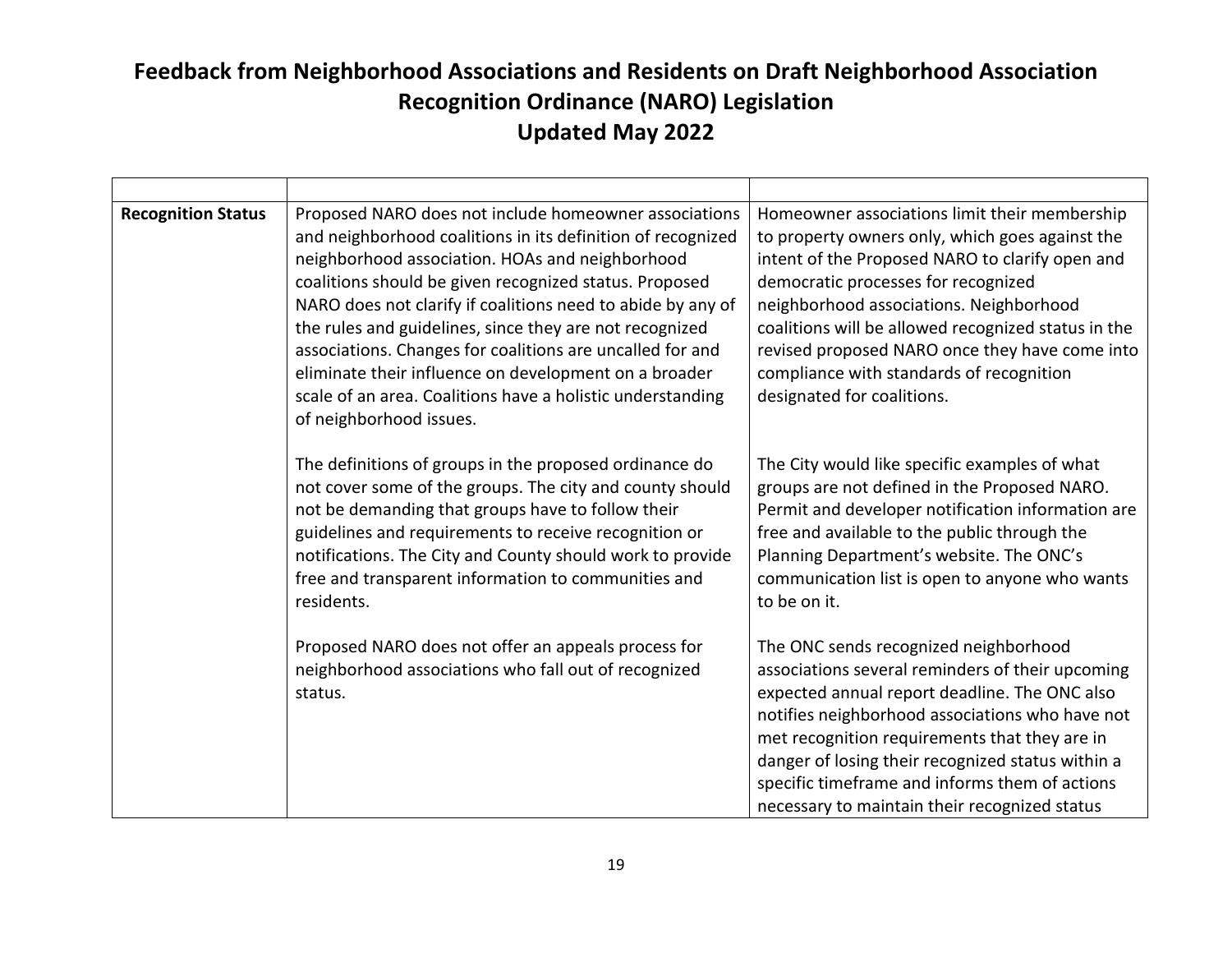|                                                    | Coalitions losing recognized status will limit public<br>comment, which is an American right and required by<br>federal legislation and the New Mexico Open Meetings<br>Act.                                                                                          | within that timeframe. Neighborhoods who lose<br>their recognized status can regain this status by<br>filing their annual report with the ONC.<br>Coalitions will not lose recognized status in the<br>revised proposed NARO, if they come into<br>compliance with recognition standards within 18<br>months of the enactment of the proposed NARO.                                                                                                                   |
|----------------------------------------------------|-----------------------------------------------------------------------------------------------------------------------------------------------------------------------------------------------------------------------------------------------------------------------|-----------------------------------------------------------------------------------------------------------------------------------------------------------------------------------------------------------------------------------------------------------------------------------------------------------------------------------------------------------------------------------------------------------------------------------------------------------------------|
|                                                    | Proposed NARO ensures access for non-recognized groups<br>to receive ONC resources, such as the newsletter,<br>trainings, communications and annual neighborhood<br>summit.                                                                                           | Comment reviewed and noted.                                                                                                                                                                                                                                                                                                                                                                                                                                           |
| Revenue                                            | Proposed NARO states bylaws must specify how<br>neighborhood association revenues are spent. This is<br>problematic because it circumvents independence of<br>neighborhood association, which is a voluntary group.                                                   | Proposed NARO has been updated to remove this<br>section completely.                                                                                                                                                                                                                                                                                                                                                                                                  |
| <b>Roles and</b><br>responsibilities of<br>the ONC | Proposed NARO weakens ONC's ability to help<br>neighborhoods. Proposed NARO limits ONC potential.<br>Proposed NARO would make ONC merely a funnel of<br>information and tasked with enforcing compliance. They<br>would no longer provide essential help and support. | Proposed NARO increases ONC's role and<br>responsibilities by stipulating services provided to<br>recognized neighborhood associations as well as<br>to the general public. The ONC has always<br>provided essential help, support and information<br>to neighborhoods and residents citywide and will<br>continue to do so. While clarifications and specific<br>additions have been made regarding the ONC's<br>services, no previously existing services have been |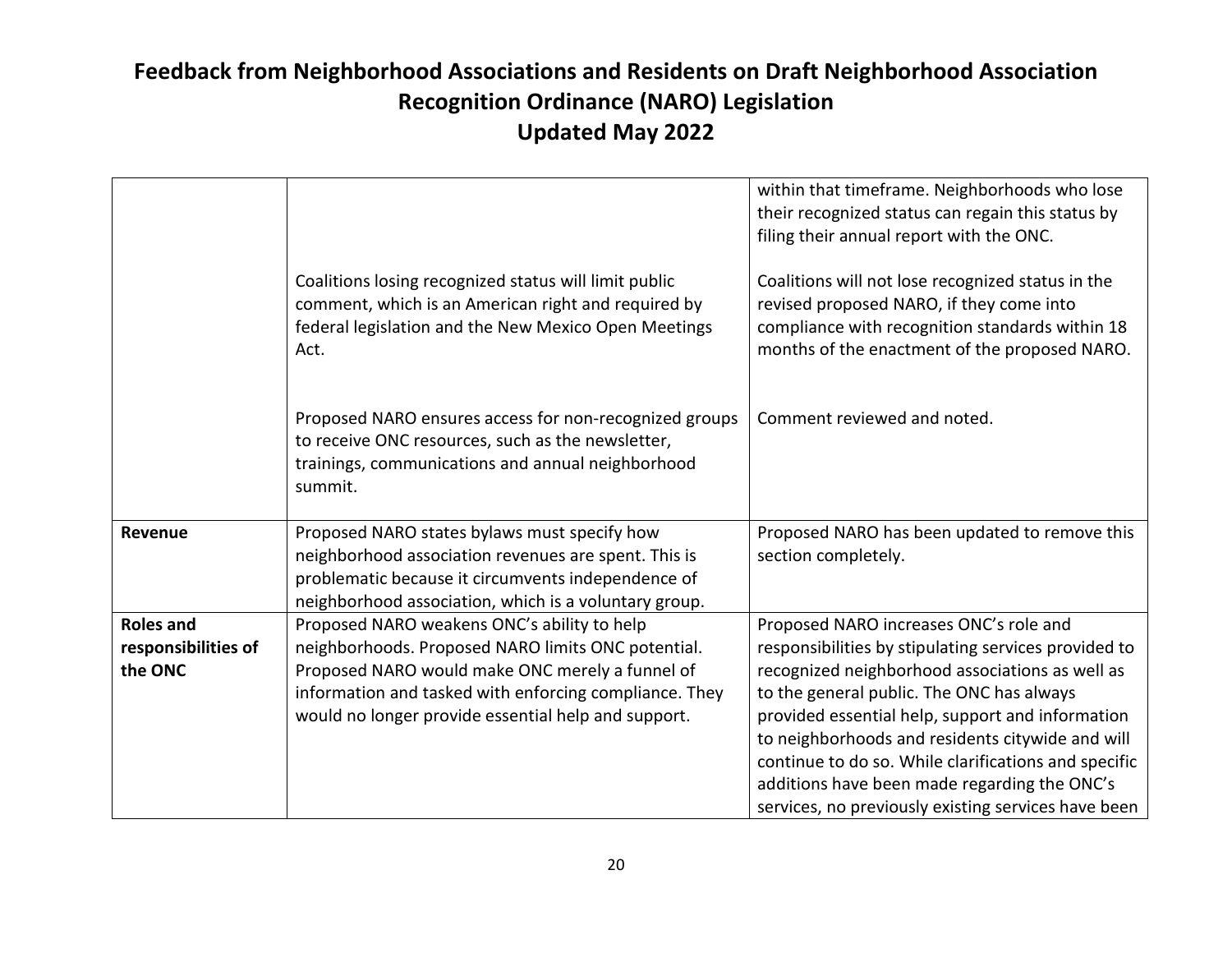|                                                                                                                                                      | altered or removed. ONC will continue to provide<br>its newsletter, trainings and other resources to<br>recognized neighborhood associations and the<br>public.                                                                                                                                                                      |
|------------------------------------------------------------------------------------------------------------------------------------------------------|--------------------------------------------------------------------------------------------------------------------------------------------------------------------------------------------------------------------------------------------------------------------------------------------------------------------------------------|
| ONC should not have to provide City department listings<br>and contact information to the public as it is burdensome.                                | The ONC has provided City department listings on<br>their website since 2017 and previously provided<br>a hard copy of this information for over 20 years.<br>The ONC has always provided information on<br>other City departments to the public as<br>requested, and will continue to do so when the<br>Proposed NARO is in effect. |
| Proposed NARO makes no provision to provide resources<br>for outreach/communication but rather add to NA<br>outreach burdens and costs.              | Neighborhood associations, as a member-driven<br>grassroots organization, should be the entity that<br>reaches out to individuals to participate. The role<br>of the ONC is to support the work of<br>neighborhood associations and that will continue<br>under the proposed NARO.                                                   |
| Putting the onus of encouraging individuals to participate<br>in their NAs should not be placed on the NAs but is a<br>function of COA/ONC possibly. | Neighborhood associations, as a grass roots<br>organization, should be the entity that reaches<br>out to individuals to participate. The role of the<br>ONC is to support the work of neighborhood<br>associations and that will continue under the<br>proposed NARO.                                                                |
| How do these updates promote working closely with ONC                                                                                                |                                                                                                                                                                                                                                                                                                                                      |
| to help build capacity for effective outreach and                                                                                                    | The role of the ONC is to support neighborhood                                                                                                                                                                                                                                                                                       |
| communication with NA members?                                                                                                                       | associations and that will continue under the                                                                                                                                                                                                                                                                                        |